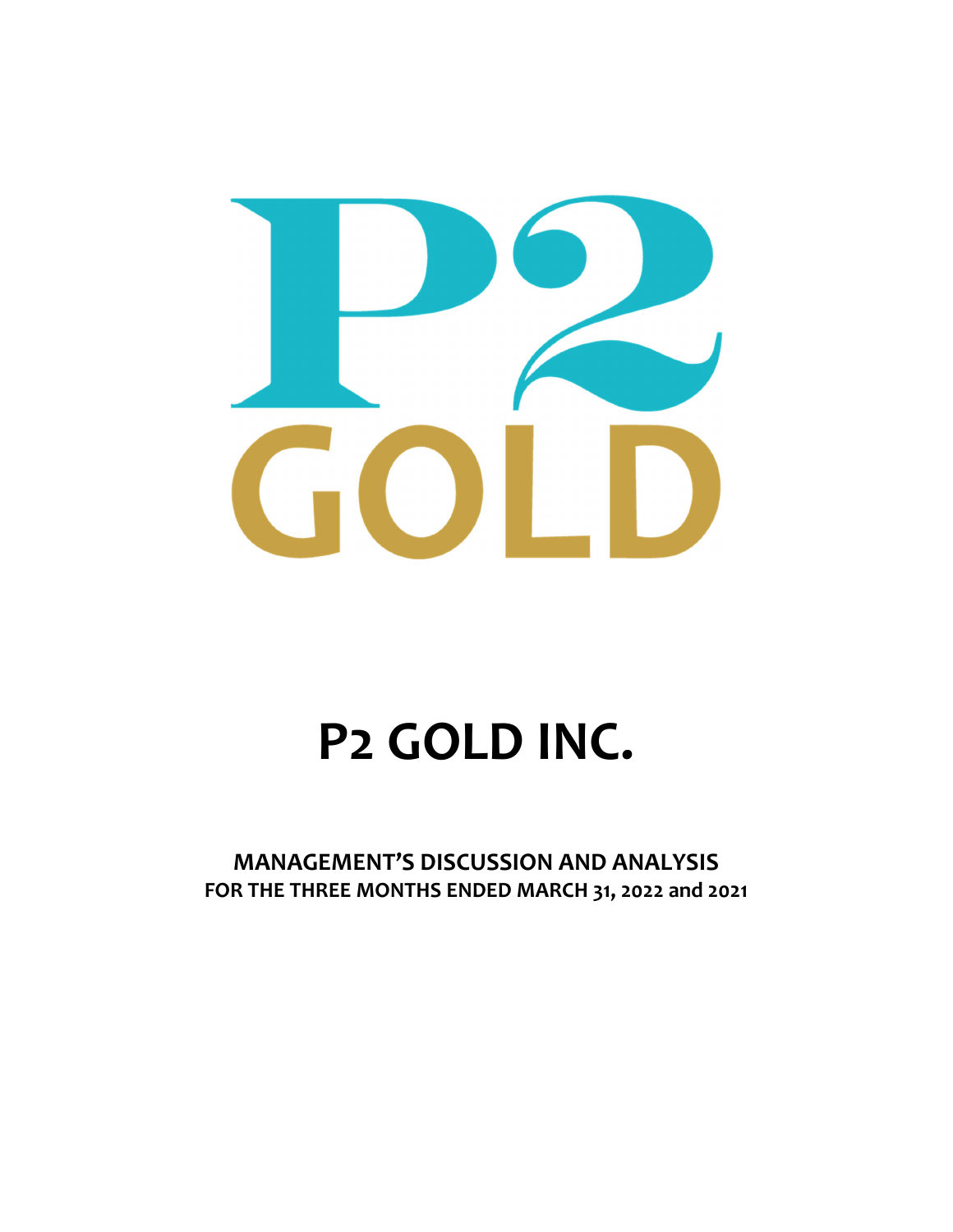

# **MANAGEMENT'S DISCUSSION AND ANALYSIS**

This Management's Discussion and Analysis ("MD&A") of P2 Gold Inc. ("P2 Gold", "we", "our", "us" or the "Company") provides information about our performance, financial condition and future prospects.

This MD&A should be read in conjunction with the condensed consolidated interim financial statements for the three months ended March 31, 2022 and 2021 as publicly filed in Canada on the System for Electronic Document Analysis and Retrieval ("SEDAR") website at www.sedar.com and on our website at www.p2gold.com.

The condensed consolidated interim financial statements have been prepared in accordance with International Accounting Standards ("IAS") 34, *Interim Financial Reporting* using accounting policies consistent with International Financial Reporting Standards ("IFRS") as issued by the International Accounting Standards Board ("IASB"). Our significant accounting policies applied in the condensed consolidated interim financial statements are the same as those disclosed in note 3 of our annual consolidated financial statements as at and for the years ended December 31, 2021 and 2020.

The functional currency of the parent company, P2 Gold, is the Canadian dollar ("\$" or "CAD") and the functional currency of each of the Company's subsidiaries is the United States dollar ("USD" or "US\$"). The presentation currency of the condensed consolidated interim financial statements is CAD. All dollar amounts in this MD&A are expressed in CAD, unless otherwise noted or the context otherwise provides. The following abbreviations are used in this MD&A: m (meters); km (kilometers); mi (miles); Au (gold); AuEq (gold equivalents); Cu (copper); CuEq (copper equivalents); t (tonnes); Mt (million tonnes); g/t (grams per tonne); oz (ounces); Moz (million ounces); and Mlbs (million pounds).

This MD&A is prepared as of May 12, 2022 and includes certain statements that may be deemed "forward‐looking information", "forward‐looking statements", and "financial outlook". We direct readers to the "*Statement Regarding Forward‐Looking Information*" section included within this MD&A.

Additional information relating to the Company, including our Annual Information Form ("AIF"), dated March 31, 2022, is available on the SEDAR website at www.sedar.com and on our website at www.p2gold.com.

# **OUR BUSINESS**

The Company was incorporated on November 10, 2017 under the laws of the *Canada Business Corporations Act* under the name Central Timmins Exploration Corp. Effective August 31, 2020, the Company continued under the *Business Corporations Act (British Columbia)* and changed its name to P2 Gold Inc., and in connection therewith, the Company adopted new constating documents comprising Notice of Articles and Articles of the Company, which are available under the Company's profile at www.sedar.com.

The Company's common shares are traded on the TSX Venture Exchange ("Exchange") under the symbol "PGLD". The address ofthe Company's corporate head office is Suite 1100 – 355 Burrard Street, Vancouver, British Columbia ("BC"), Canada, V6C 2G8.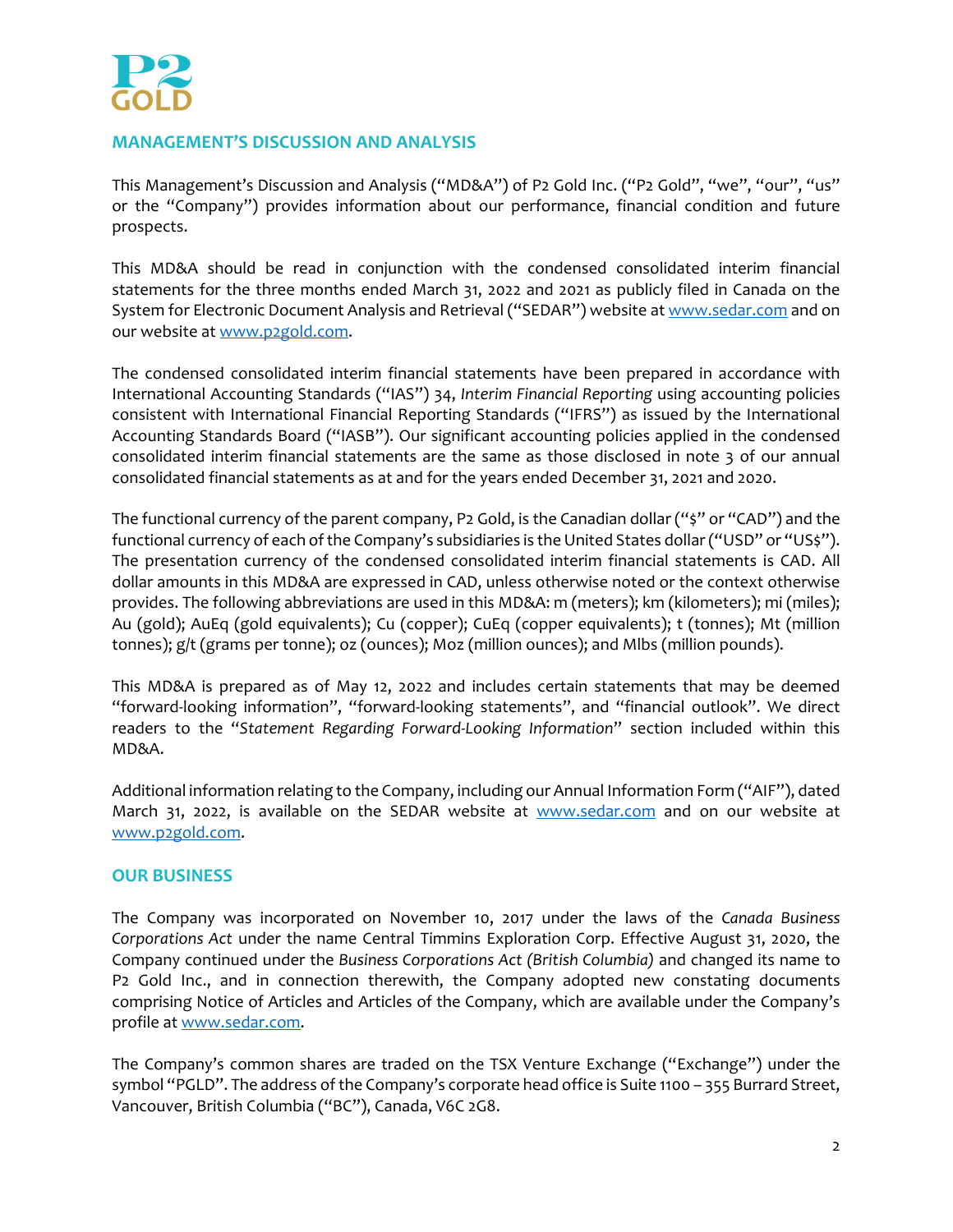

The Company is a mineral exploration company engaged in the acquisition, exploration and development of mineral resource properties primarily in BC, Canada and the western United States of America ("USA"). Currently, the Company is focused on acquiring ownership rights to these properties and financing exploration programs to identify potential mineral reserves.

The Company owns the Gabbs Project located on the Walker‐Lane Trend in the Fairplay Mining District of Nye Country, Nevada. In addition, the Company holds interest in two properties located in northwest BC, the BAM Project and the Silver Reef Property, and one property located in southeast Oregon, the Lost Cabin Property.



The Company does not hold any interests in producing mineral deposits. The Company has no production or other material source of revenue. There is no operating history upon which investors may rely. Commercial development of any kind will only occur in the event that sufficient quantities of mineral resources containing economic concentrations of minerals are discovered. If, in the future, a discovery is made, substantial financial resources will be required to establish mineral resources and/or mineral reserves. Additional substantial financial resources will be required to develop mining and processing facilities for any mineral resources and/or mineral reserves that may be discovered. If the Company is unable to finance the establishment of mineral reserves or the development of mining and processing facilities, it may be required to sell all or a portion of its interest in such property to one or more parties capable of financing such development.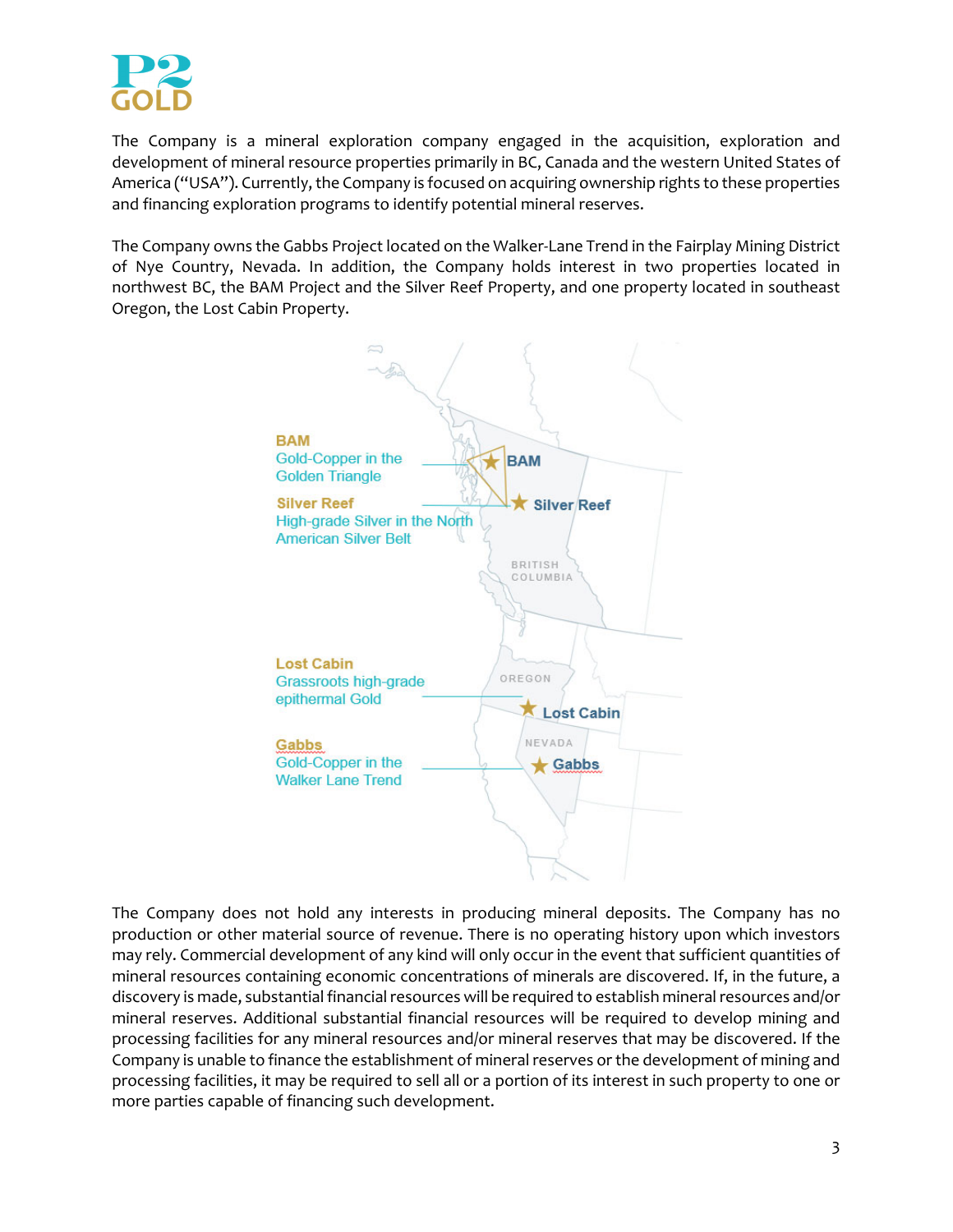

# **1st QUARTER HIGHLIGHTS AND SIGNIFICANT EVENTS**

- On January 13, 2022, the Company announced the Gabbs Phase Two drill program had commenced with mobilization of a reverse circulation ("RC") drill rig to site. The Phase Two drill program was completed in the first quarter of 2022 and totalled approximately 4,000 meters of RC drilling in 22 holes. For further details on the 2022 drill program, refer to the "*Gabbs Project*" section of this MD&A.
- On February 10, 2022, the Company announced the completion of the February 2022 Updated Mineral Resource Estimate ("2022 MRE") for the Gabbs Project. 2022 MRE is the first update to the Mineral Resource estimate for Gabbs since the Company acquired the project in 2021. Gold‐equivalent Mineral Resources at Gabbs have been upgraded and increased significantly as a result of the 2021 drill program, metallurgical test work and increased understanding of the geologic controls on the gold‐copper mineralization. For further details on the 2022 MRE, refer to the "*Gabbs Project*" section of this MD&A.
- On March 23, 2022, the Company announced the granting of share options to directors, officers and employees of the Company to purchase an aggregate of 1,625,000 common shares in the capital of the Company at an exercise price of \$0.71 per share, which expire on March 21, 2024.
- On March 29, 2022 and subsequent to quarter-end, on April 19, 2022, the Company reported the results from the first eight RC drill holes (GBR‐028 to 035) of the initial 2022 Drill Program at the Gabbs Project. For further details on the 2022 drill program results, refer to the "*Gabbs Project*" section of this MD&A.
- Subsequent to quarter-end, on April 12, 2022, the Company announced it filed a short form base shelf prospectus with the securities commissions in each of BC, Alberta and Ontario.
- Subsequent to quarter-end, on April 28, 2022, the Company and Waterton Nevada Splitter LLC ("Splitter"), an affiliate of Borealis Mining Company, LLC ("Borealis"), agreed to amend the milestone payments under the Amended Agreement (defined below) for the purchase of the Gabbs Project. For further details on the amended milestone payments, refer to the "*Gabbs Project*" section of this MD&A.
- Subsequent to March 31, 2022, on May 2, 2022, the Company announced a private placement of up to 3,200,000 units at a price of \$0.63 per unit for gross proceeds of approximately \$2,000,000. The proceeds of the private placement will be used to fund exploration expenditures at the Gabbs Project and for general corporate purposes.

# **GABBS PROJECT**

The Gabbs Project is located in the Fairplay Mining District, south-southwest of the town of Gabbs, Nye County, Nevada. The Gabbs Project is located on the Walker‐Lane mineralization trend, on the southwest flank of the Paradise Range and is road accessible via Highway 361.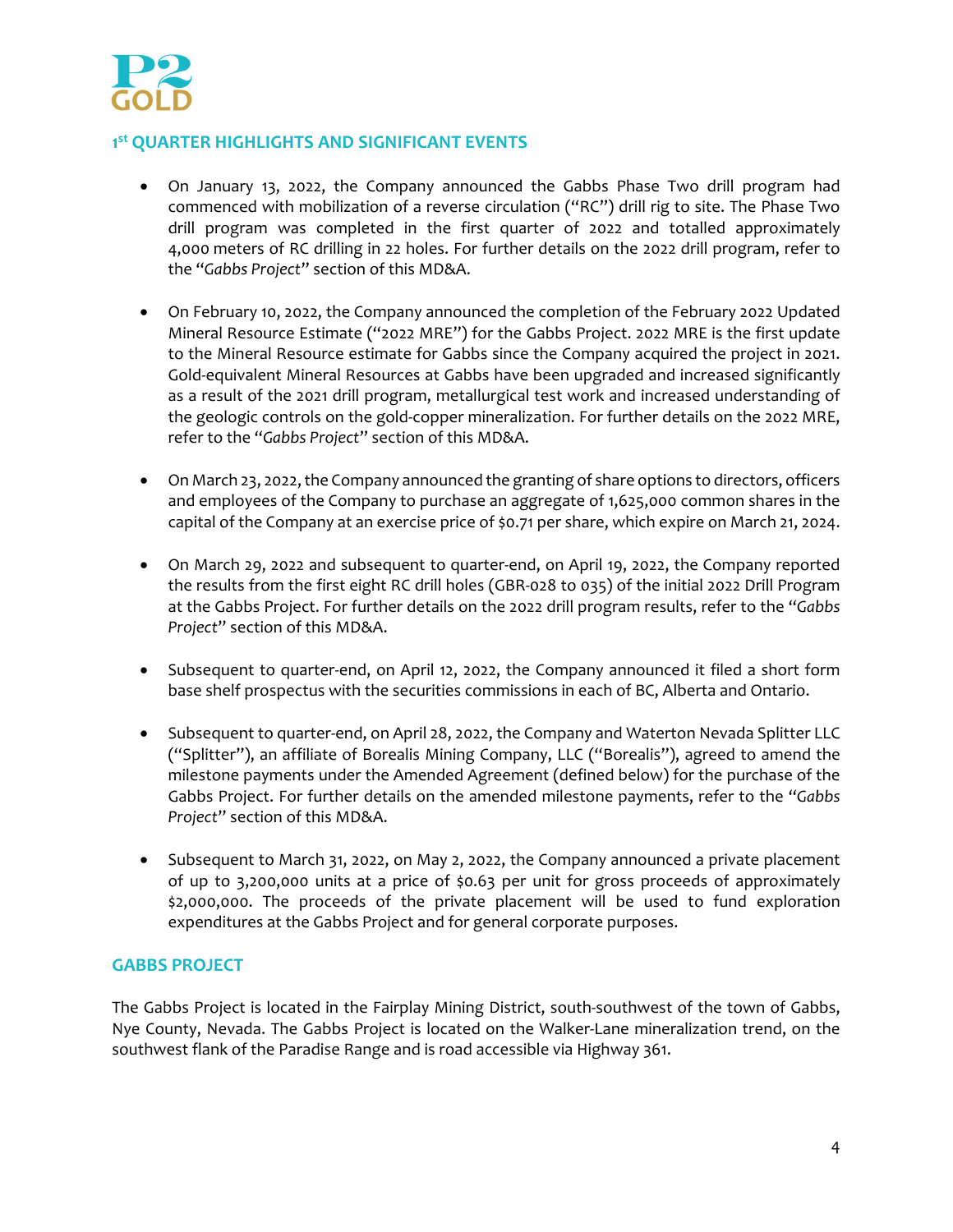

The Gabbs Project consists of 543 federal unpatented lode claims and one patented lode claim which comprises an approximately 44.0  $km^2$  (17.0 mi<sup>2</sup>) contiguous claim block.

There are four separate mineralized areas found to date on the Gabbs Project: the Sullivan, Lucky Strike, and Gold Ledge zones are considered to be gold‐copper porphyry deposits. The Car Body Zone is considered to be an epithermal gold deposit. Although it was thought that Car Body was similar in origin to the Paradise Peak Property, which is adjacent to the Gabbs Project to the south, Paradise Peak is a high sulphidation epithermal deposit while Car Body is situated in a low‐sulphidation epithermal environment.

## **Gabbs Project – 2022 MRE**

The 2022 MRE was prepared by P&E Mining Consultants Inc. ("P&E"), based on four diamond drill holes and 27 RC drill holes completed by the Company in 2021 and 494 drill holes completed by prior Gabbs Project operators between 1970 and 2011. The National Instrument 43‐101 – *Standards of Disclosure for Mineral Projects* ("NI 43‐101") technical report entitled "Technical Report and Updated Mineral Resource Estimate of the Gabbs Gold‐Copper Property, Fairplay Mining District, Nye County, Nevada, USA" with an effective date of February 10, 2022 (the "Gabbs Technical Report") was filed on March 25, 2022 and is available under the Company's profile on the SEDAR website at www.sedar.com and on our website at www.p2gold.com.

| <b>Mineral</b>                    |                       |                | Gold Copper     |                           |                     | <b>Gold</b>       | <b>Gold</b>                     |
|-----------------------------------|-----------------------|----------------|-----------------|---------------------------|---------------------|-------------------|---------------------------------|
| <b>Resource</b><br>classification | <b>Tonnes</b><br>(Mt) | grade<br>(g/t) | grade<br>$(\%)$ | Gold<br>(M <sub>O</sub> ) | Copper<br>$(M$ lbs) | $grade$ ( $g/t$ ) | equivalent equivalent<br>(M oz) |
| Indicated                         | 43.4                  | 0.47           | 0.28            | 0.65                      | 266.7               | 0.81              | 1.12                            |
| Inferred                          | 69.9                  | 0.39           | 0.24            | 0.88                      | 376.1               | 0.73              | 1.64                            |

**Table 1:** February 2022 Gabbs Project Pit Constrained Mineral Resource Estimate(1)(2)(3)(4)

(1) Mineral Resources which are not Mineral Reserves do not have demonstrated economic viability. The estimate of Mineral Resources may be materially affected by environmental, permitting, legal, title, taxation, sociopolitical, marketing, or other relevant issues.

<sup>(2)</sup> The Inferred Mineral Resource in this estimate has a lower level of confidence than that applied to an Indicated Mineral Resource and must not be converted to a Mineral Reserve. It is reasonably expected that the majority of the Inferred Mineral Resource could be upgraded to an Indicated Mineral Resource with continued exploration.

- (3) The Mineral Resources were estimated using the Canadian Institute of Mining, Metallurgy and Petroleum ("CIM"), Standards on Mineral Resources and Reserves, Definitions (2014) and Best Practices (2019) prepared by the CIM Standing Committee on Reserve Definitions and adopted by CIM Council.
- (4) The Mineral Resource Estimate was prepared for a potential open pit scenario using a constraining pit shell (with 50‐degree slopes) at respective 0.35 g/t and 0.36 g/t oxide and sulphide gold equivalent cut‐off grades. The gold equivalent cut‐off grades were derived from US\$1,675 per ounce gold, US\$3.80 per pound copper, US\$2.14 per tonne mining cost, and US\$13.81 and US\$17.34 per tonne respective oxide and sulphide processing costs; US\$0.68 per tonne general and administrative ("G&A") cost, 76% and 94% respective gold oxide and sulphide process recoveries; and 48% and 87% respective copper oxide and sulphide process recoveries.

Prior to the 2022 MRE, the Gabbs Project had an Inferred Mineral Resource ("2021 MRE") of 1.84 million ounces of gold equivalent or1.26 million ounces of gold and 422.3 million pounds of copper(73.1 million tonnes grading 0.54 g/t gold and 0.26% copper) (refer to news release dated February 23, 2021).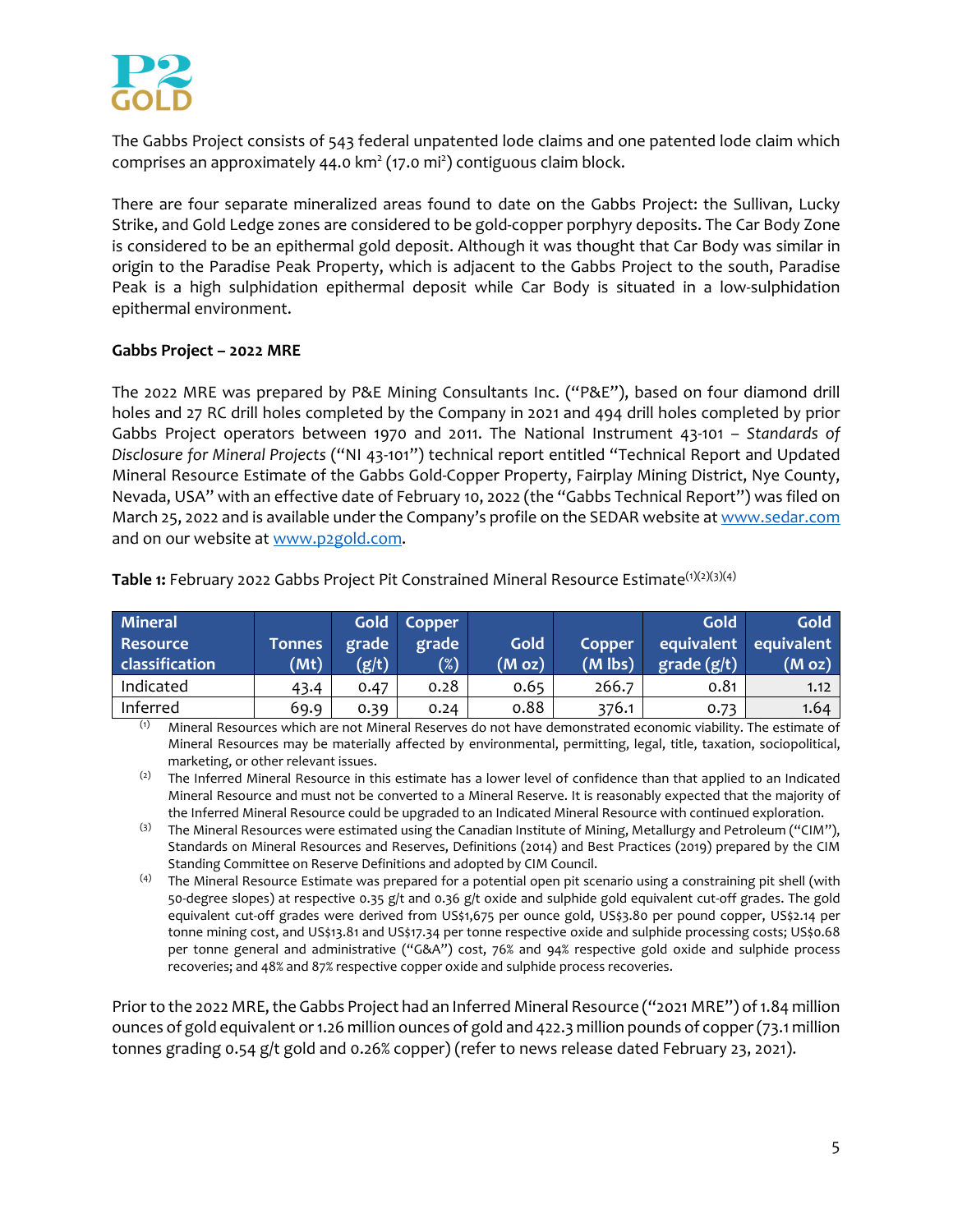

Oxide Mineral Resources at Gabbs now consist of Indicated Mineral Resources of 576,000 ounces of gold equivalent (20.1 million tonnes grading 0.61 g/t gold and 0.29% copper) and Inferred Mineral Resources of 260,000 ounces of gold equivalent (9.9 million tonnes grading 0.61 g/t gold and 0.19% copper). Refer to the table below for a breakdown of the oxide and sulphide Mineral Resources.

|                    |               | Gold  | Copper |        |           | Gold        | Gold       |
|--------------------|---------------|-------|--------|--------|-----------|-------------|------------|
|                    | <b>Tonnes</b> | grade | grade  | Gold   | Copper    | equivalent  | equivalent |
| Rock group         | (Mt)          | (g/t) | $(\%)$ | (M oz) | $(M$ lbs) | grade (g/t) | (M oz)     |
| Oxide Indicated    | 20.1          | 0.61  | 0.29   | 0.39   | 127.9     | 0.89        | 0.58       |
| Oxide Inferred     | 9.9           | 0.61  | 0.19   | 0.19   | 42.2      | 0.80        | 0.26       |
| Sulphide Indicated | 23.3          | 0.34  | 0.27   | 0.26   | 138.8     | 0.73        | 0.55       |
| Sulphide Inferred  | 60.1          | 0.35  | 0.25   | 0.68   | 333.8     | 0.72        | 1.38       |

Table 2: February 2022 Gabbs Project Pit Constrained Mineral Resource Estimate by Rock Group<sup>(1)(2)</sup>

 $(1)$  Refer to note 1 to 4 in Table 1 above.

 $(2)$  Tables may differ and not sum due to rounding.

The majority of the increase in the 2022 MRE (from the 2021 MRE) occurred at the Sullivan Zone where the Company drilled 27 drill holes (four diamond drill holes and 23 RC drill holes) in 2021. The Inferred Mineral Resource at the Lucky Strike Zone also increased in the 2022 MRE, whereas the Inferred Mineral Resource changed nominally at Car Body and Gold Ledge. Refer to the table below for a breakdown of the Gabbs Mineral Resource by zone.

**Table 3:** February 2022 Gabbs Project Pit Constrained Mineral Resource Estimate by Zone<sup>(1)(2)</sup>

| Zone                         | <b>Tonnes</b><br>(Mt) | Gold<br>grade<br>(g/t) | Copper<br>grade<br>$(\%)$ | Gold<br>(M oz) | Copper<br>$(M$ lbs)      | Gold<br>equivalent<br>grade (g/t) | <b>Gold</b><br>equivalent<br>(M oz) |
|------------------------------|-----------------------|------------------------|---------------------------|----------------|--------------------------|-----------------------------------|-------------------------------------|
| Sullivan Indicated           | 43.4                  | 0.47                   | 0.28                      | 0.65           | 266.7                    | 0.81                              | 1.12                                |
| Sullivan Inferred            | 16.3                  | 0.43                   | 0.26                      | 0.22           | 94.3                     | 0.78                              | 0.41                                |
| Lucky Strike<br>Inferred     | 49.1                  | 0.34                   | 0.25                      | 0.54           | 269.5                    | 0.69                              | 1.10                                |
| Car Body Inferred            | 2.4                   | 1.26                   |                           | 0.10           | $\overline{\phantom{0}}$ | 1.26                              | 0.10                                |
| Gold Ledge $(3)$<br>Inferred | 2.1                   | 0.19                   | 0.26                      | $0***$         | 12.2                     | 0.51                              | $0***$                              |

 $(1)$  Refer to note 1 to 4 in Table 1 above.

 $(2)$  Tables may differ and not sum due to rounding.

(3) Gold Ledge Inferred Mineral Resource rounded to zero\*\*.

#### *Key parameters*

A comparison of the key parameters of the 2022 MRE to the 2021 MRE is set out in Table 4 below. Of note, for the 2022 MRE, the oxide and sulphide cut-off grades increased to 0.35 g/t gold equivalent and 0.36 g/t gold equivalent respectively, from 0.24 g/t gold equivalent and 0.30 g/t gold equivalent for the 2021 MRE. In addition, the 2o22 MRE used gold and copper prices of US\$1,675 per ounce gold and US\$3.80 per pound copper, compared to the 2021 MRE which used US\$1,600 per ounce gold and US\$3.00 per pound copper.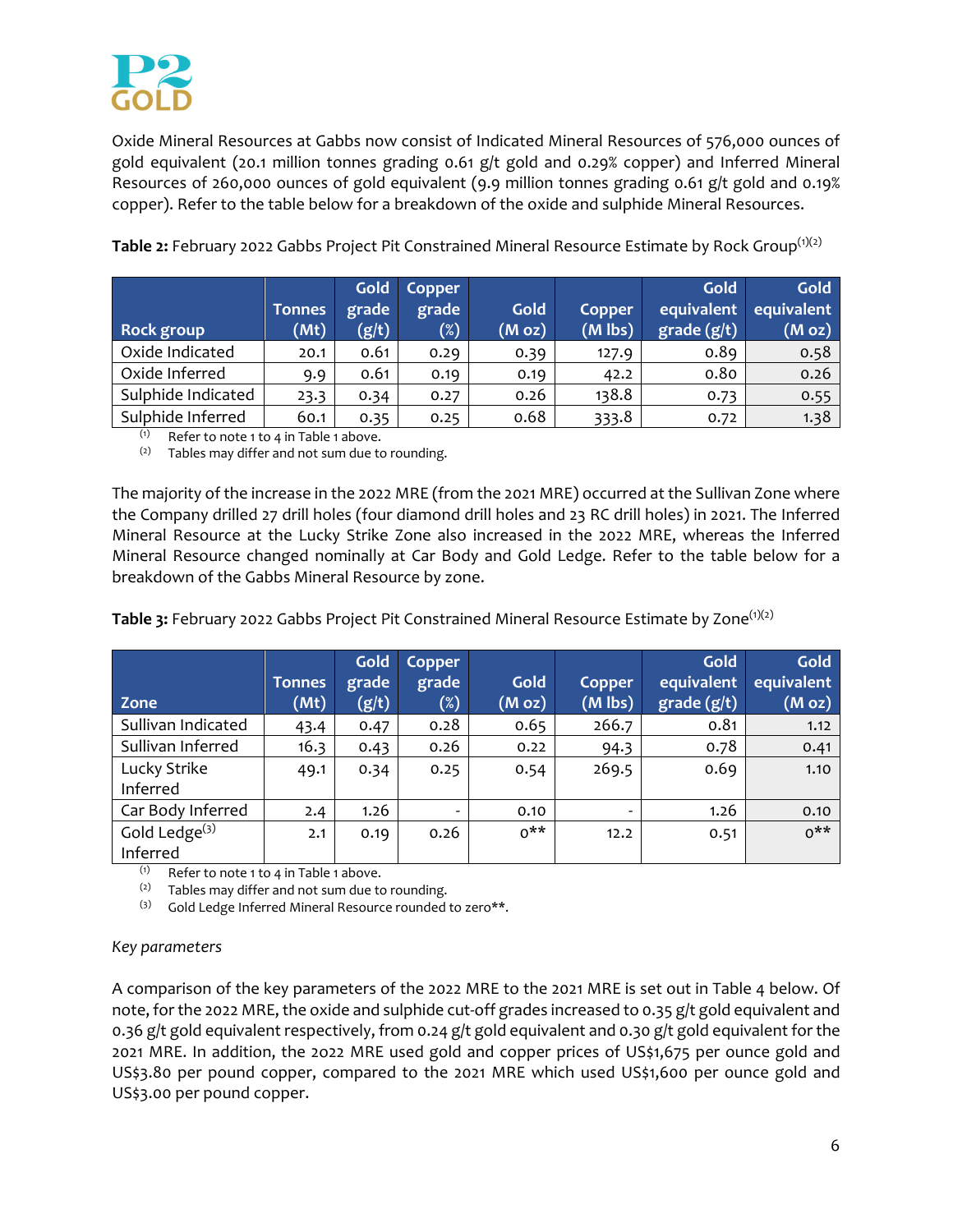

**Table 4:** Comparison of key parameters of the 2022 MRE to the 2021 MRE

| Parameter              | February 2022 |                          | January 2021        |                          |
|------------------------|---------------|--------------------------|---------------------|--------------------------|
| Mining scenario        |               | Open pit                 |                     | Open pit                 |
| Constrained pit shell  |               | 50-degree slopes         |                     | 50-degree slopes         |
| Oxide cut-off grade    |               | 0.35 g/t gold equivalent |                     | 0.24 g/t gold equivalent |
| Sulphide cut-off grade |               | 0.36 g/t gold equivalent |                     | 0.30 g/t gold equivalent |
| Gold price             |               | US\$1,675 per ounce      | US\$1,600 per ounce |                          |
| Copper price           |               | US\$3.80 per pound       | US\$3.00 per pound  |                          |
| Gold recovery          | 76% Oxide     | 94% Sulphide             | 80% Oxide           | 80% Sulphide             |
| Copper recovery        | 48% Oxide     | 87% Sulphide             | 0% Oxide            | 90% Sulphide             |
| Mining costs           |               | US\$2.14 per tonne       |                     | US\$2.00 per tonne       |
| Processing costs       | US\$13.81 per | US\$17.34 per            | US\$8.00 per        | US\$12.00 per            |
|                        | tonne Oxide   | tonne Sulphide           | tonne Oxide         | tonne Sulphide           |
| G&A costs              |               | US\$0.68 per tonne       |                     | US\$2.00 per tonne       |

## *Metallurgical test results*

The Company retained Kappes, Cassiday & Associates ("KCA") in Reno, Nevada to carry out a Phase Two metallurgical program to determine the preferred extraction process for the Gabbs mineralization. Based on work completed to date, KCA is proposing that the oxide material be heap leached and gold recovered as a salable doré and cyanide soluble copper produced as a salable copper sulphide concentrate. For the sulphide material, KCA is proposing flotation to recover a salable copper concentrate with the flotation tails cyanide leached to recover additional gold as a salable doré and cyanide soluble copper as a copper sulphide concentrate.

Gold and copper recoveries used for the 2022 MRE were based on historical metallurgical test work and recently completed metallurgical tests at KCA. For the oxide material, gold and copper recoveries were assumed to be 76% and 48%, respectively. For the sulphide material: (a) gold recovery to copper flotation concentrate was assumed to be 72% and gold recovery from rougher flotation tails was assumed to be 78% for a weighted gold recovery of 94%; and (b) copper recovery was assumed to be 79% to flotation concentrate and 7.6% from cyanide soluble copper precipitation for a weighted recovery of 87%. Metallurgical testing by KCA is ongoing.

#### *Quality assurance*

The 2022 MRE was prepared under the supervision of Eugene Puritch, P.Eng., FEC, CET of P&E of Brampton, Ontario, who is an Independent Qualified Person ("QP"), as defined by NI 43-101. Mr. Puritch has reviewed and approved the technical contents of this MD&A relating to the 2022 MRE and 2021 MRE.

Mr. Christopher L. Easton, MMSA QP, of KCA is the Independent QP responsible for metallurgical test work and has reviewed and approved the technical contents of this MD&A relating to metallurgical test work.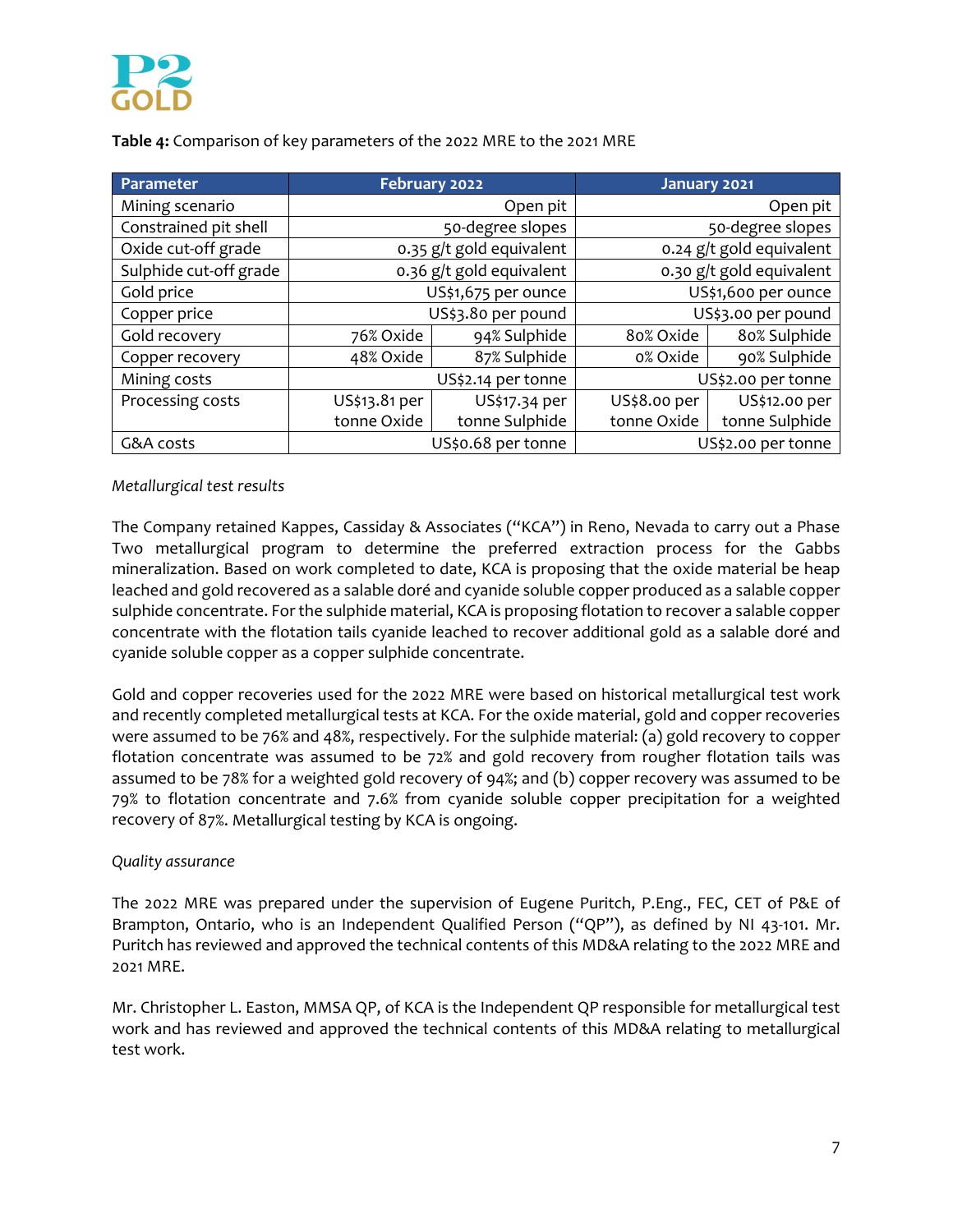

Ken McNaughton, M.A.Sc., P.Eng., Chief Exploration Officer ("CExO") of P2 Gold, is the Company QP, as defined by NI 43‐101, responsible for the Gabbs Project. Mr. McNaughton has reviewed, verified and approved the technical information in this MD&A.

## **Phase Two drill program**

During the first quarter of 2022, the Company completed a 22‐hole, 4,000‐meter RC drill program at Gabbs. The drilling focused on extensions to the Car Body and Sullivan Zones and infill and extensions to the Lucky Strike Zone.

The initial 2022 Drill Program commenced at the Car Body Zone and then moved to the Sullivan and Lucky Strike zones before returning to the Car Body Zone to finish the program. The Lucky Strike RC drill holes and final two RC drill holes drilled at Car Body remain outstanding and will be announced upon receipt.

Select drill results from holes GBR‐028 to GBR‐032 drilled at the Sullivan Zone include:

- Hole GBR-030 intersected 0.94 g/t gold equivalent (0.67 g/t gold and 0.27% copper) over 112.78 meters, including 19.81 meters grading 1.70 g/t gold equivalent (1.29 g/t gold and 0.40% copper); and
- Hole GBR-031 intersected 0.85 g/t gold equivalent (0.52 g/t gold and 0.32% copper) over 82.30 meters, including 18.29 meters grading 1.25 g/t gold equivalent (0.85 g/t gold and 0.39% copper).

Drill holes GBR‐028 through 031 were designed to test for the downdip extension along the southern flank of the Sullivan Zone. All four holes intersected gold‐copper mineralization extending the Sullivan Zone to the south.

Select drill results from holes GBR‐032 to GBR‐035 drilled at the Car Body Zone include:

- Hole GBR-033 intersected 2.96 g/t gold over 22.86 meters, including 12.19 meters grading 5.00 g/t gold; and
- Hole GBR-035 intersected 1.13 g/t gold over 39.62 meters, including 13.72 meters grading 2.73 g/t gold, and 0.51 g/t gold over 28.96 meters.

Drill holes GBR‐032 to 035 were designed to test for structural controls on the mineralization at the Car Body Zone, which is the smallest tonnage, but highest-grading gold zone on the property. The gold at Car Body is interpreted to be low-sulphidation epithermal mineralization and is open in all directions.

These initial four holes have confirmed the results from the historical drilling at Car Body and have locally expanded the mineral intersections. The ore controls appear to be related to a set of steeply dipping, east-west quartz stock work typical of the Walker Lane Trend. Two north – south oriented holes were completed at the end of the program to test for this stockwork. Higher density drilling is expected to intersect more mineralization with the net effect of expanding the bulk tonnage resources.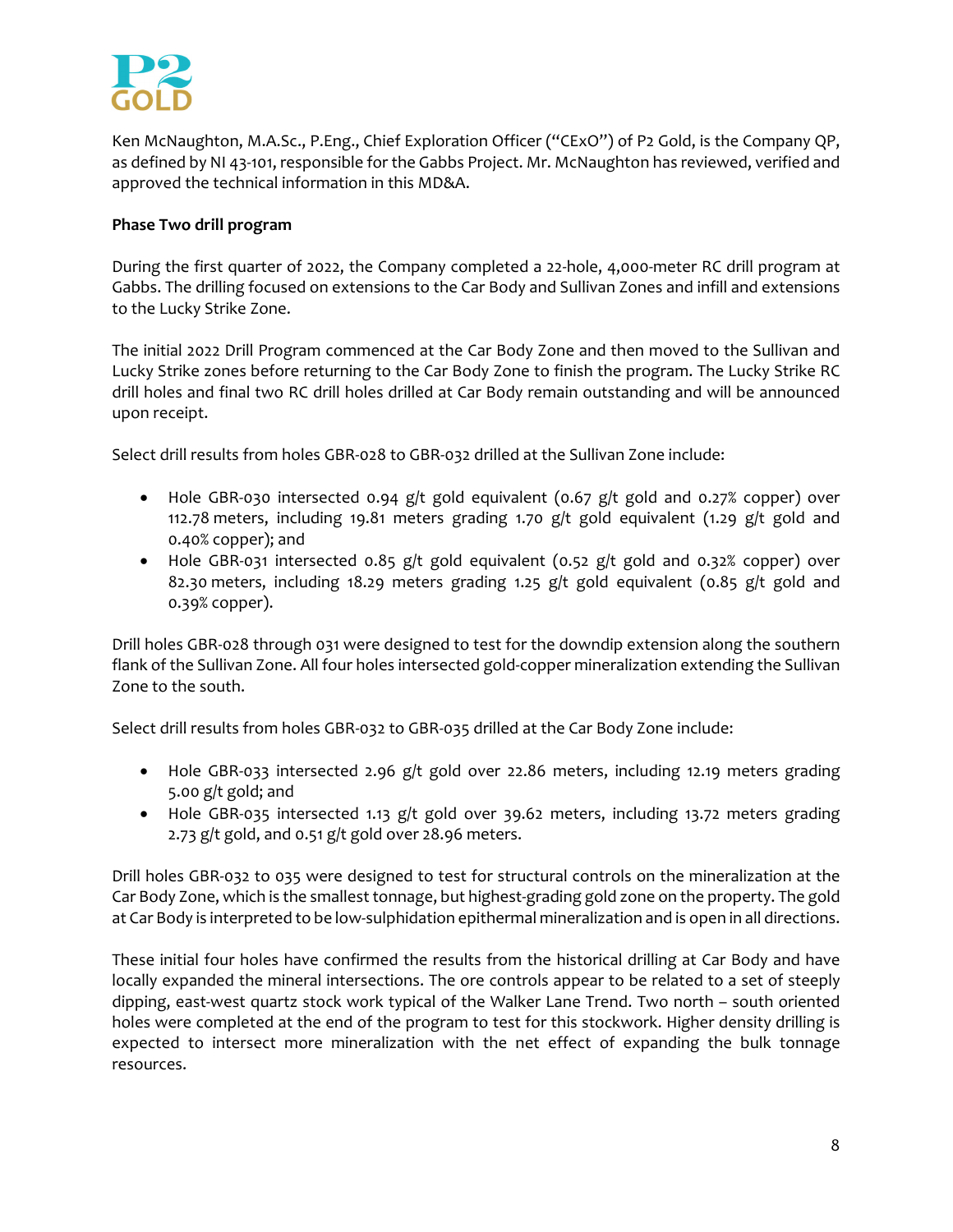

For full details of the first eight drill holes at the Car Body and Sullivan zones, refer to the news release dated March 29, 2022 and April 19, 2022.

## **Phase Two metallurgy program**

The Phase Two metallurgical program is nearing completion. The results of the program will be used as the basis for a Preliminary Economic Assessment ("PEA") targeted for completion in late 2022.

## **Geophysical surveys**

In the field, a 48.3-line kilometer Natural Source Magneto Telluric ("NSMT") survey has been completed over the project covering all four known zones of mineralization and the prospective locations of the potential gold-copper porphyry source at depth. An interpretation of the NSMT survey indicates an anomaly, that may be the potential source of the Gabbs porphyry mineralization, midway between the Sullivan and Lucky Strike zones at a depth of approximately 400 meters.

#### **Permits**

Approval from the Bureau of Land Management ("BLM") is required before exploration work can be carried out. The BLM oversees and approves how much of the surface can be disturbed for exploration purposes and manages reclamation bonding.

In 2021, the Company filed its Notices to Conduct Exploration Activities on the Sullivan, Car Body and Lucky Strike Zones of the Gabbs Project which were determined to be complete by the BLM. All reclamation bond requirements have been posted and remain in good standing.

# **Acquisition terms**

On February 22, 2021, the Company and Borealis, an indirect, wholly owned subsidiary of Waterton Precious Metals Fund II Cayman, LP ("Waterton") entered into an asset purchase agreement ("Asset Purchase Agreement") under which the Company agreed to acquire all the assets that comprise the Gabbs Project.

On May 4, 2021, the Company and Borealis agreed to amend the terms of the Asset Purchase Agreement ("Amended Agreement"). Under the Amended Agreement, the Company agreed to pay \$1,216,600 (US\$1,000,000) and issue 15,000,000 common shares (\$7,500,000 in fair value) in its capital to Waterton at closing of the transaction. In addition, the Company was required to pay Splitter (a) US\$4,000,000 on the twelve-month anniversary of closing and (b) US\$5,000,000 on the earlier of the announcement of results of a preliminary economic assessment and the 24‐month anniversary of closing.

On closing, Borealis has reserved for itself a 2% net smelter returns royalty on production from the Gabbs Project, of which one percent may be repurchased at any time by the Company for US\$1,500,000 and the remaining one percent of which may be repurchased for US\$5,000,000.

On April 28, 2022, the Company and Splitter agreed to amend the terms of the milestone payments under the Amended Agreement for the purchase of the Gabbs Project.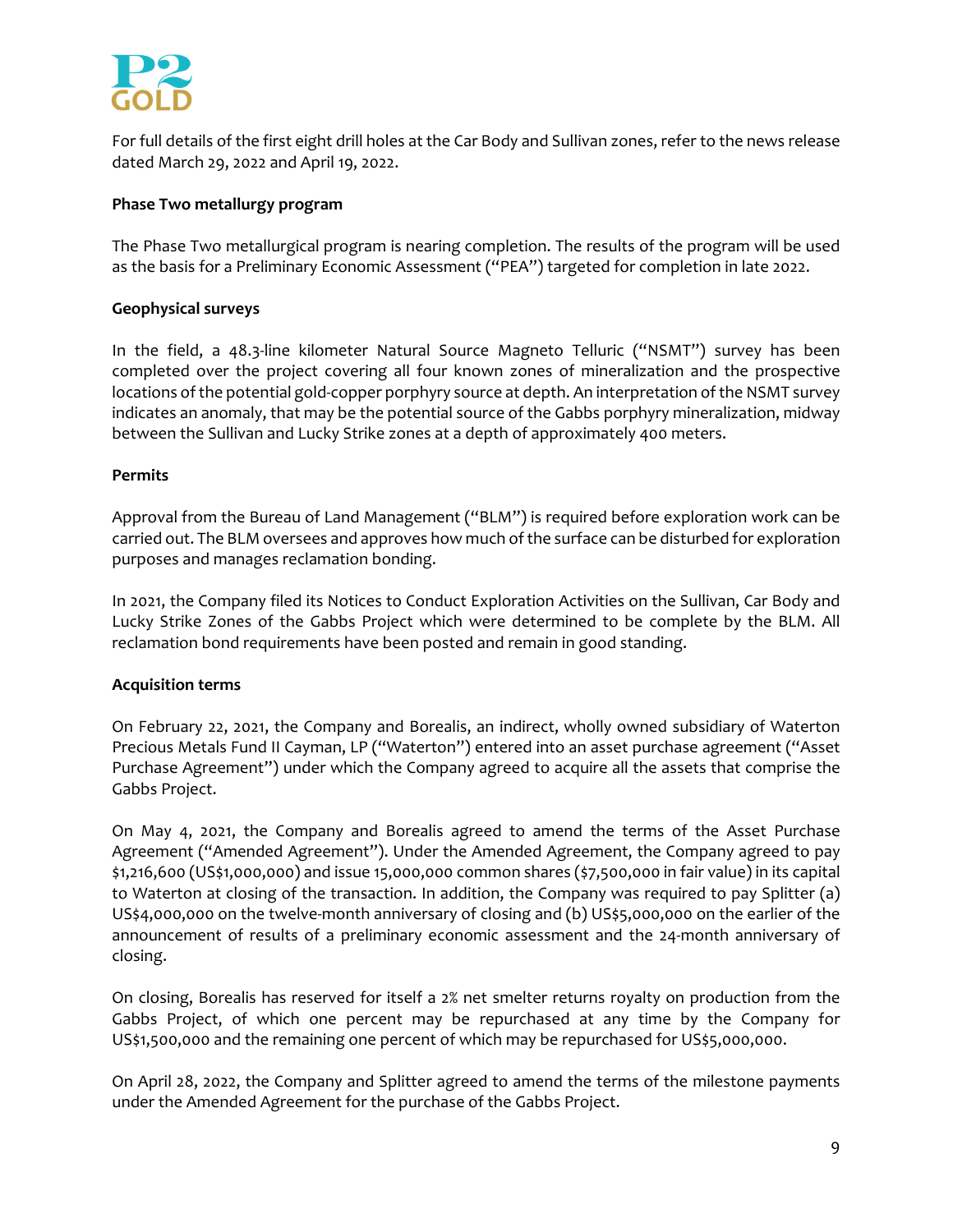

Under the amended terms, the Company will now pay Splitter (a) US\$500,000 on May 31, 2022; (b) if the Company completes an equity financing in the second half of 2022, US\$500,000 on December 31, 2022; and (c) US\$8,000,000 or US\$8,500,000 on May 14, 2023 (depending on whether US\$500,000 is paid on December 31, 2022), provided that if the Company announces the results of a PEA prior to May 14, 2023, all outstanding payments will be due on the earlier of 60 days following the announcement of such results and May 14, 2023, and if the Company sells an interest in the Gabbs Project at any time, including without limitation, a royalty or stream, the proceeds of such sale shall be paid to Splitter up to the amount remaining outstanding.

The other terms in respect of the acquisition of the Gabbs Project remain unchanged.

# **BC PROJECT DETAILS – DESCRIPTION AND ACQUISITION STATUS**

## **BAM Project**

The BAM Project consists of ten mineral tenures that cover an area of over 8,100 hectares, located approximately 150 kilometers northwest of Stewart, BC. Highway 37 and the Northwest Transmission Line are approximately 35 kilometers to the east of the BAM Project, and the Galore Creek Project access road is 1.7 kilometers to the southeast.

## *2021 exploration program*

The 2021 exploration drill program at the BAM Project consisted of six holes totaling 835.9 meters. The Monarch Gold Zone was tested with drill holes BAM‐001, 002, 003, and 005, which were targeted on coincident induced polarization ("IP") chargeability anomalies with highly anomalous gold in soil values of up to 5.7 grams per tonne. The Jan Copper Zone was tested with drill holes BAM‐004 and 006, which were targeted on soil geochemistry with values in excess of 1% copper and surface showings exposed in historical trenches.

The mineralization at the Monarch Gold Zone is constrained within a package of siltstones, sandstones, and conglomerates. These units are variably altered and silicified with the gold values related to pyrite cemented hydrothermal breccia. The mineralization is interpreted to be the upper extensions of an epithermal system related to an alkaline porphyry at depth, with higher-grade intervals found near the footwall contact of the host lithology.

Jan Copper Zone mineralization is hosted entirely within a thick dolostone unit. The mineralization is associated with a phreatic breccia which has been intensely silica flooded. Subsequent acid leaching has locally opened up a vuggy texture. Sulphide mineralization consists of bornite and tennantite which occurs as fracture and vug filling. The mineralization is believed to be related to a separate phase of the same alkaline porphyry that formed the Monarch Gold Zone.

For further details on the 2021 drill program results, refer to the annual MD&A for the years ended December 31, 2021 and 2020 or on our website at www.p2gold.com.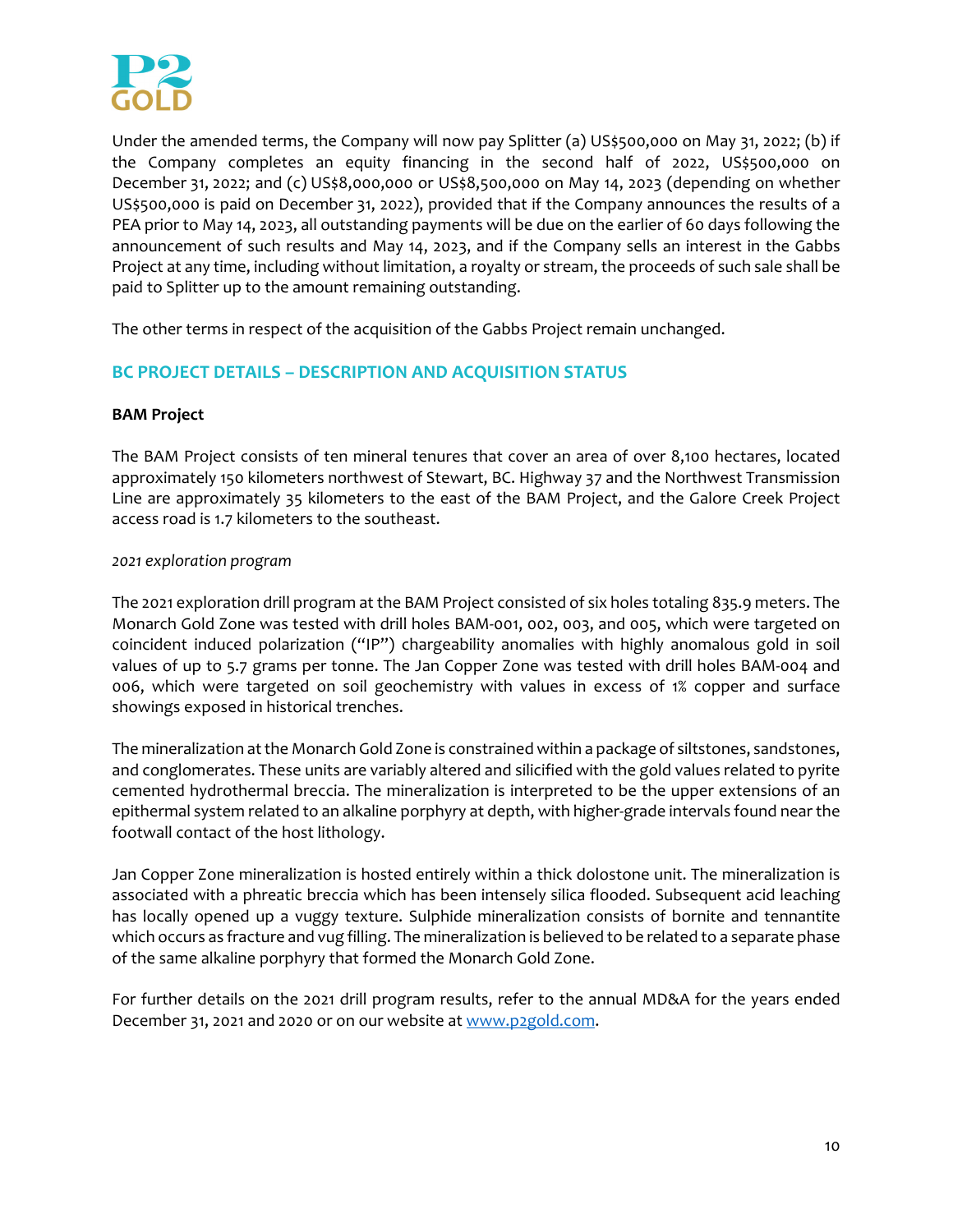

#### *2022 exploration program*

The 2022 exploration program is fully funded with the completion of the private placements in December 2021. The program is planned to commence with a Z‐Tipper Axis Electromagnetic airborne geophysical survey in late spring 2022 in an effort to identify the source of the surface epithermal mineralization encountered in the 2021 exploration program.

The program is also expected to include 8,000 to 10,000 meters of diamond drilling to expand on the surface epithermal mineralization encountered in 2021 and test for the feeder system of the surface epithermal mineralization and its interpreted alkaline porphyry source.

#### **Silver Reef Property**

The Silver Reef Property covers an area of over 23,000 hectares approximately 85 kilometers north of Hazelton, BC and to the east of the Golden Triangle.

#### *Technical report*

For additional information about the Silver Reef Project, refer to the NI 43‐101 technical report entitled "NI 43‐101 Technical Report on the Silver Reef Property, Omineca Mining Division, British Columbia, Canada" with an effective date of December 31, 2021. The full technical report was filed on January 11, 2022 under the Company's profile on the SEDAR website at www.sedar.com and on our website at www.p2gold.com.

The technical report was prepared by Ken McNaughton, M.A.Sc., P.Eng., CExO of P2 Gold, a QP as defined by NI 43‐101.

# **OREGON PROJECT DETAILS – DESCRIPTION AND ACQUISITION STATUS**

#### **Lost Cabin Property**

The Lost Cabin Property consists of 106 unpatented lode mining claims that cover an area of over 2,190 acres, located in Lake County, Oregon. The property is located along a major‐northwest‐trending structural lineament and hydrothermal alteration associated with silicic volcanism, with limited exploration activities carried out to date.

The Company has completed airborne and ground geophysical surveys at Lost Cabin and is reviewing the geophysical data.

#### **QUALITY ASSURANCE**

Ken McNaughton, M.A.Sc., P. Eng., CExO of P2 Gold, is the QP, as defined by NI 43‐101, responsible for the Gabbs Project, the BAM Project, the Silver Reef Property, and the Lost Cabin Property and has reviewed, verified and approved the scientific and technical information contained in this MD&A relating to such project and properties.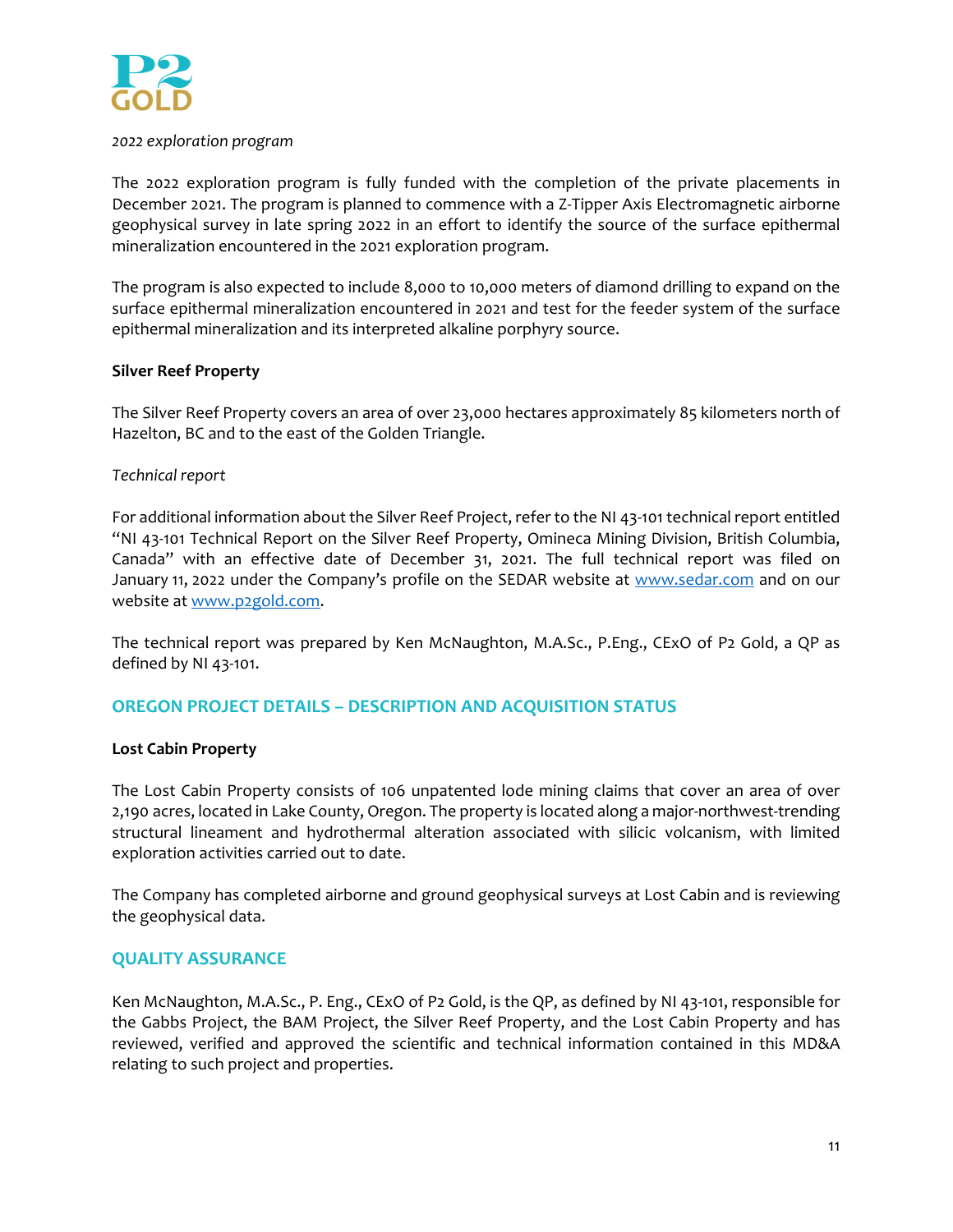

# **BUSINESS CYCLE AND SEASONALITY**

The Company's business is not cyclical or seasonal, however construction of and access to its properties can be delayed and production operations may be curtailed during heavy spring rains, snow, cold temperatures and other extreme weather phenomena. Demand for and the price of commodities is volatile and can be affected by seasonal weather variations.

The cyclicality of the business reflects the global supply and demand outlook for gold, which in turn is influenced by diverse factors, US currency valuations, derivatives market activity, interest rate and inflation forecasts and other factors.

#### **FINANCIAL POSITION**

#### **Total assets**

As at March 31, 2022, total assets were  $$6,411,323$ , a decrease of  $$2,040,790$  compared to December 31, 2021. Lower assets were predominantly due to a decrease in cash and cash equivalents of \$2,166,983 primarily related to spending on exploration and evaluation ("E&E") expenditures for the Gabbs Project and corporate administrative expenses.

Under our accounting policy for E&E expenditures, all acquisition costs incurred related to the Gabbs Project and payments under option agreements were expensed to the statement of loss and not capitalized to the statement of financial position.

#### **Total liabilities**

As at March 31, 2022, total liabilities were \$12,715,033, a decrease of \$184,248 compared to December 31, 2021. Total liabilities primarily relate to the acquisition liabilities associated with the Gabbs Project in the amount of \$10,840,488. Lower liabilities were predominantly due to lower trade payables due to the timing of E&E activities on its properties.

#### **Total shareholders' equity**

Total shareholders' equity was a deficit of \$6,303,710, a change of \$1,856,542 compared to December 31, 2021. Lower shareholders' equity was due to an increased net loss driven by the E&E expenditures completed on the Gabbs Project and corporate administrative costs. This was partially offset by an increase in other reserves for share-based compensation expense related to share options and other comprehensive income related to currency translation adjustments of the Company's foreign subsidiaries.

#### **FINANCIAL RESULTS OF OPERATIONS**

#### **E&E expenditures**

For the three months ended March 31, 2022, E&E expenditures were \$1,466,636 compared to \$247,737 in the comparable period of 2021.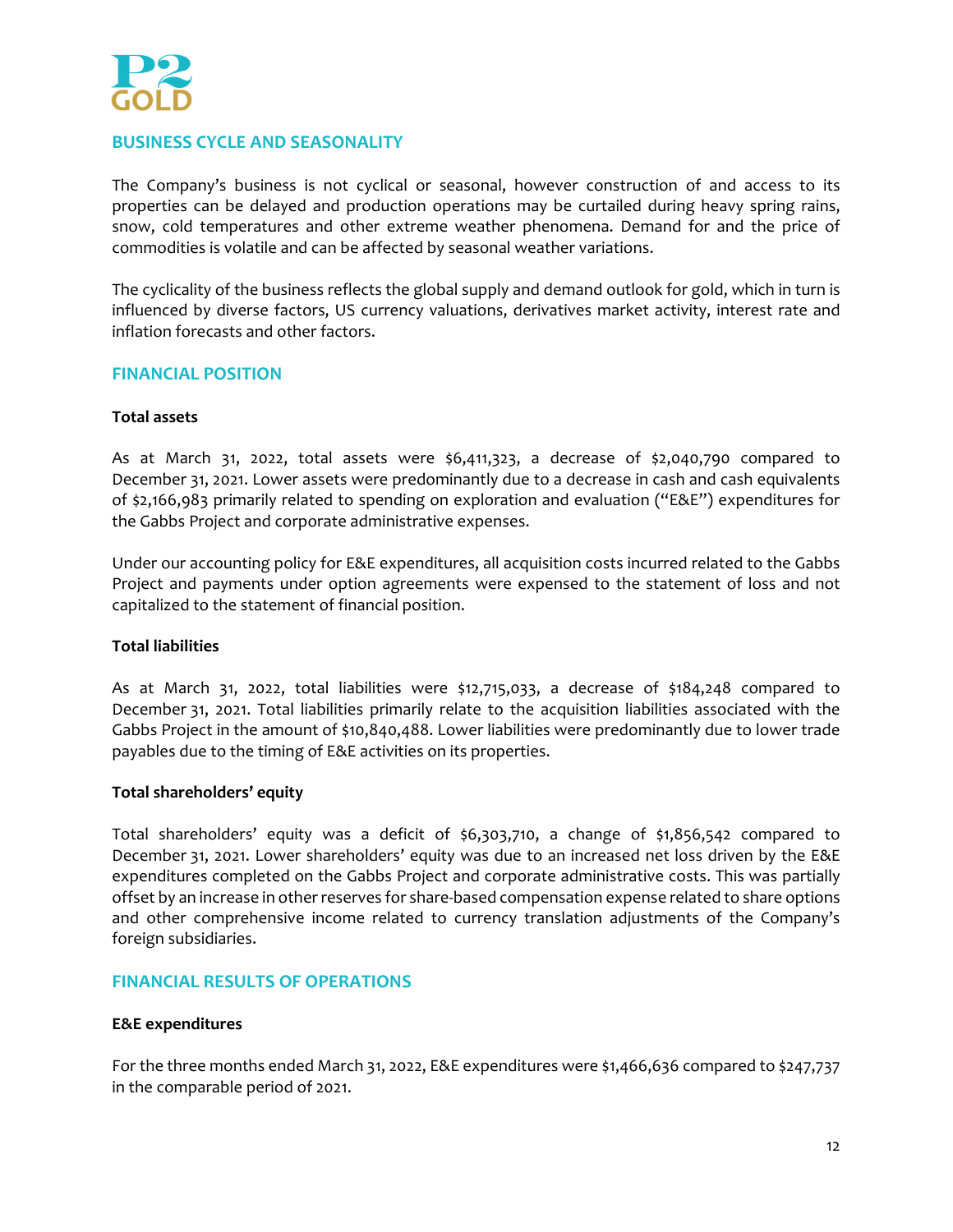

E&E expenditures of the Company, by property, for the three months ended March 31, 2022 and 2021 were as follows:

|                                    | For the three months ended |           |  |  |
|------------------------------------|----------------------------|-----------|--|--|
|                                    | March 31,                  | March 31, |  |  |
|                                    | 2022                       | 2021      |  |  |
| Gabbs Project                      | \$<br>$1,260,085$ \$       |           |  |  |
| <b>BAM Property</b>                | 189,769                    | 33,807    |  |  |
| Lost Cabin Property                | 13,108                     | 39,936    |  |  |
| <b>Silver Reef Property</b>        | 2,474                      | 12,780    |  |  |
| Natlan Property                    | 800                        |           |  |  |
| <b>Todd Creek Property</b>         | 400                        | 30,466    |  |  |
| <b>Stockade Property</b>           |                            | 24,933    |  |  |
| <b>Timmins Property</b>            |                            | 34,770    |  |  |
| Prospective exploration properties |                            | 71,045    |  |  |
|                                    | \$<br>1,466,636            | 247,737   |  |  |

The increase in E&E expenditures was primarily related to the 2022 drill program on the Gabbs Project which included drilling and assaying costs. In addition, the Company incurred costs associated with the updated 2022 MRE for the Gabbs Project.

E&E expenditures of the Company, by nature of expense, for the three months ended March 31, 2022 and 2021 were as follows:

|                                  |                       | For the three months ended |
|----------------------------------|-----------------------|----------------------------|
|                                  | March 31,             | March 31,                  |
|                                  | 2022                  | 2021                       |
| <b>Drilling</b>                  | \$<br>$518,472$ \$    |                            |
| Technical and assessment reports | 260,941               | 25,994                     |
| Geophysical and other surveys    | 145,774               |                            |
| Assays                           | 141,871               |                            |
| Salaries and benefits            | 112,213               |                            |
| Consulting                       | 79,682                | 149,875                    |
| Camp costs                       | 63,017                |                            |
| Government payments              | 42,960                | 12,583                     |
| Equipment rentals                | 42,711                |                            |
| Acquisition costs                | 33,562                | 47,142                     |
| Travel expenses                  | 17,547                |                            |
| Other E&E expenditures           | 7,886                 | 12,143                     |
|                                  | \$<br>1,466,636<br>\$ | 247,737                    |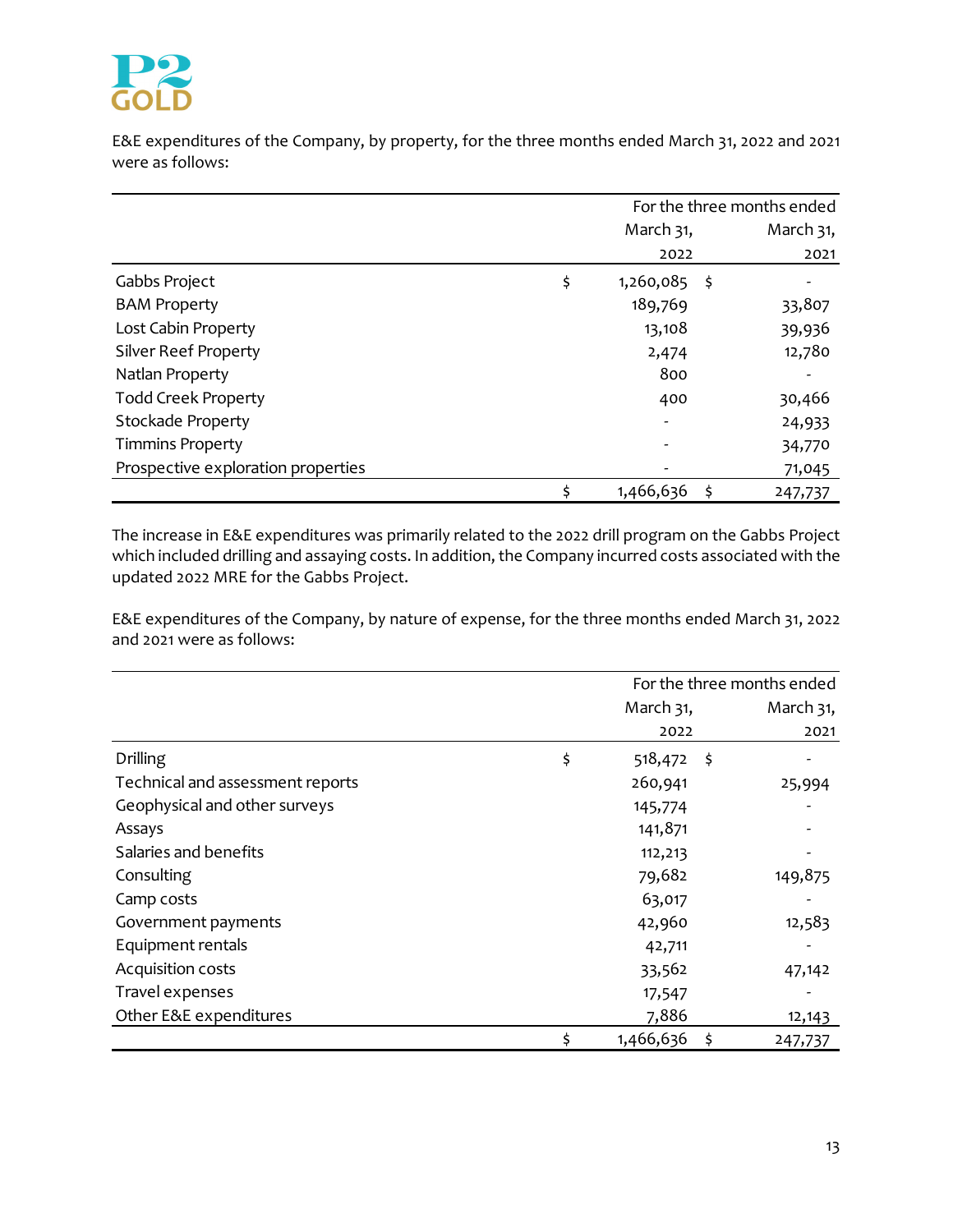

## **Administrative expenses**

For the three months ended March 31, 2022, total administrative costs were \$808,076, an increase of \$432,416 compared to the comparable period in 2021.

For the three months ended March 31, 2022, share‐based compensation expense was \$364,222, an increase of \$232,906 compared to the comparable period in 2021. The movement in share‐based compensation expense is the result of the timing and number of share options granted during the period and the vesting conditions and fair value attributed to those options.

For the three months ended March 31, 2022, general and administrative costs were \$245,457, an increase of \$148,498 compared to the comparable period in 2021. The increase was primarily due to corporate employee salaries which commenced in July 2021. Refer to the "*Related Party Transactions*" section of this MD&A.

For the three months ended March 31, 2022, investor relations and travel costs were \$91,802, an increase of \$85,090 compared to the comparable period in 2021. The increase is due to increased promotion and marketing of the Company and investor conferences.

For the three months ended March 31, 2022, professional fees were \$37,476, a decrease of \$50,902 compared to the comparable period in 2021. The decrease was mainly due to lower consulting fees for former executives partially offset by higher audit fees for the interim reviews and services related to the base shelf prospectus.

#### **Interest and finance expense**

For the three months ended March 31, 2022, interest and finance expense was \$200,511, an increase of \$191,864 compared to the comparable period in 2021. The increase is due to the accretion of acquisition liabilities related to the Gabbs Project.

#### **Net loss and comprehensive loss**

For the three months ended March 31, 2022, net loss was \$2,419,334, an increase of \$1,788,496 compared to the comparable period in 2021. The increase is primarily driven by higher E&E expenditures due to continued exploration work at the Gabbs Project, higher administrative expenses and higher interest and finance expense.

Net comprehensive loss is impacted by the same reasons noted above for net loss and the currency translation adjustment for translation of the Company's subsidiaries financial results into the presentation currency.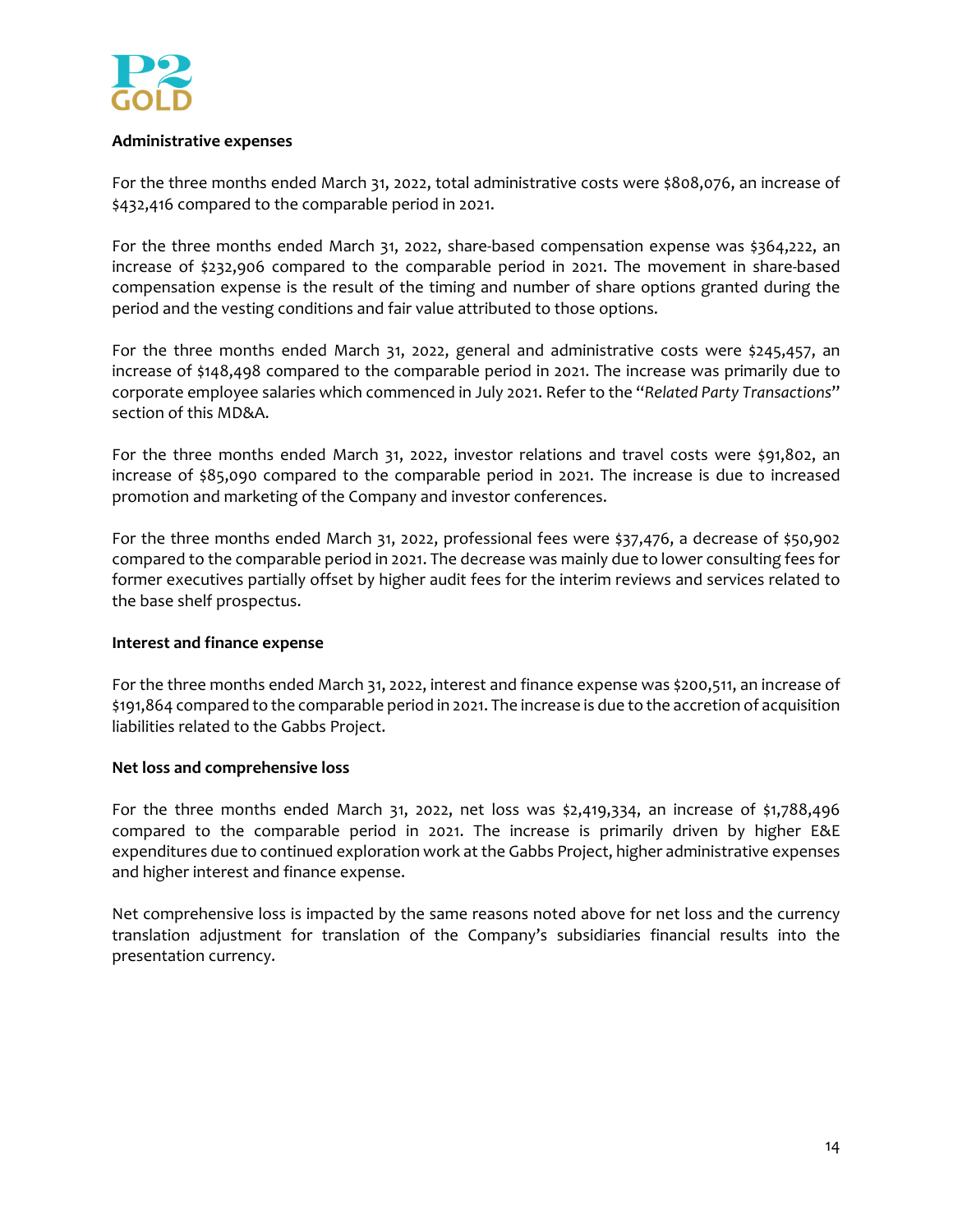

# **LIQUIDITY AND CAPITAL RESOURCES**

## **Cash flow**

For the three months ended March 31, 2022, cash flows used in operating activities were \$2,118,544, an increase of \$1,807,505 compared to the comparable period in 2021. Operating cash outflows increased due to the 2022 exploration program at the Gabbs Project and higher corporate administrative expenses.

For the three months ended March 31, 2022, cash flows generated by investing activities were \$2,929, an increase of \$94,513 compared to the comparable period in 2021. During the first quarter of 2021, the Company incurred cash outflows for reclamation bond requirements to complete exploration programs at the BC properties in the amount of \$70,000 and purchases of property, plant and equipment in the amount of \$22,790. These expenditures were not incurred in the first quarter of 2022.

For the three months ended March 31, 2022, cash flows used in financing activities were \$49,132, an increase of \$15,612 compared to the comparable period in 2021. The increase was primarily due to the payment of share issuance costs related to the December 2021 private placements in the amount of \$54,674 partially offset by proceeds from the exercise of options and warrants in the amount of \$39,900.

## **Liquidity, capital resources and going concern**

As at March 31, 2022, the Company had cash and cash equivalents of \$5,629,253 (December 31, 2021 ‐ \$7,796,236) and current liabilities of \$6,707,894 (December 31, 2021 ‐ \$6,847,268) for a working capital deficit of \$714,232 (December 31, 2021 –positive working capital of \$1,151,749). Significant funds will be required to complete the acquisition of the Gabbs Project, refer to the "*Commitments*" section of this MD&A.

The Company continues to incur losses, has limited financial resources and has no current source of revenue or cash flow generated from operating activities as its mineral properties are in the early exploration stage. The exploration and development of the Company's properties depends on the ability of the Company to obtain financing. To address its financing requirements, the Company plans to seek financing through, but not limited to, debt financing, equity financing and strategic alliances. However, there is no assurance that such financing will be available. If adequate financing is not available or cannot be obtained on a timely basis, the Company may be required to delay, reduce the scope of or eliminate one or more of its exploration programs or relinquish some or all of its rights under its existing option and acquisition agreements. The above factors give rise to material uncertainties that may cast significant doubt on the Company's ability to continue as a going concern.

If the Company's exploration programs are successful, additional funds will be required to continue exploring and developing its properties until commercial production is achieved. The ability of the Company to arrange financing or the sale of a property or a project interest in the future will depend in part upon the prevailing market conditions as well as the business performance of the Company. If additional financing is raised through the issuance of shares, control of the Company may change and shareholders may experience dilution.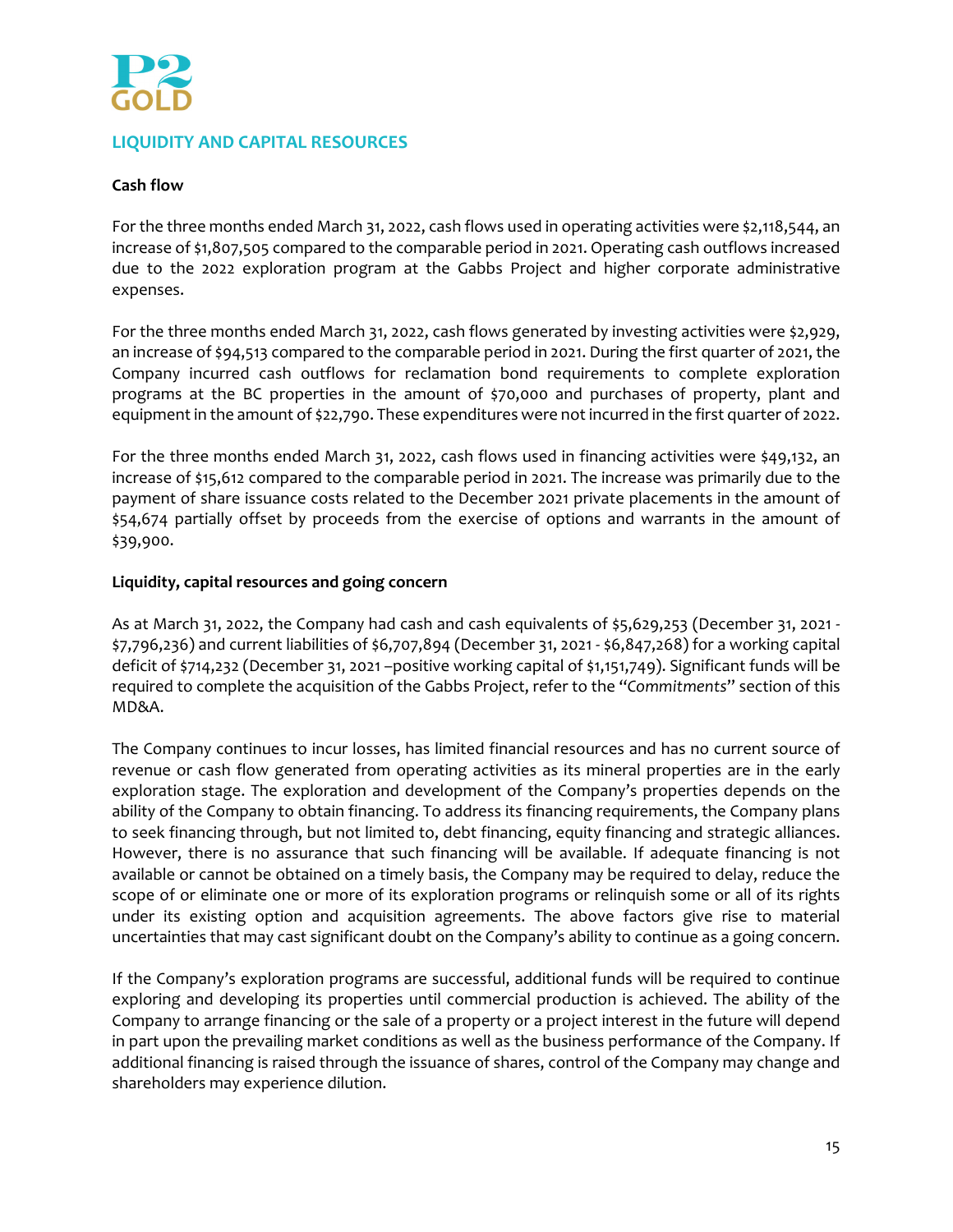

Subsequent to March 31, 2022, the Company has announced the following private placement:

 On May 2, 2022, the Company announced a private placement of up to 3,200,000 units at a price of \$0.63 per unit for gross proceeds of approximately \$2,000,000. Each unit will consist of one common share in the capital of the Company and one common share purchase warrant. Each warrant entitles the holder to purchase one additional common share in the capital of the Company at an exercise price of \$0.95 per common share for a period of two years from the date of issue. If after four months from the date of issue, the closing price of the common shares of the Company on the Exchange is equal to or greater than \$1.90 for a period of 10 consecutive trading days at any time prior to the expiry date, the Company will have the right to accelerate the expiry date of the warrants.

## **Use of proceeds**

The following table includes a comparison of actual use of proceeds to the intended use of proceeds related to the private placement completed on May 17, 2021:

|                                                               | Intended use of | Actual use of |
|---------------------------------------------------------------|-----------------|---------------|
|                                                               | proceeds        | proceeds      |
| Phase One exploration program at Gabbs Project                | $2,500,000$ \$  | 2,581,666     |
| General corporate purposes,                                   |                 |               |
| including transaction costs associated with private placement | 2,149,030       | 2,150,764     |
| Acquisition of Gabbs Project <sup>(1)</sup>                   | 1,300,000       | 1,216,600     |
|                                                               | 5,949,030       | 5,949,030     |

(1) The initial payment for the acquisition of the Gabbs Project was US\$1,000,000 (C\$1,300,000) assuming a foreign exchange rate of US\$1.00 : CAD\$1.30.

On September 29, 2021, the Company completed a flow‐through share private placement for gross proceeds of \$1,260,000. Under the terms of the flow-through share private placement, the funds must be used to pay for qualifying exploration expenditures, as defined under the Canadian ITA. As at March 31, 2022, \$855,311 of the Company's cash balance is required for this purpose.

On December 23, 2021, the Company completed two flow-through share private placements for gross proceeds of \$4,274,385. Under the terms of the flow-through share private placements, the funds must be used to pay for qualifying exploration expenditures, as defined under the Canadian ITA. As at March 31, 2022, \$4,274,385 of the Company's cash balance is required for this purpose.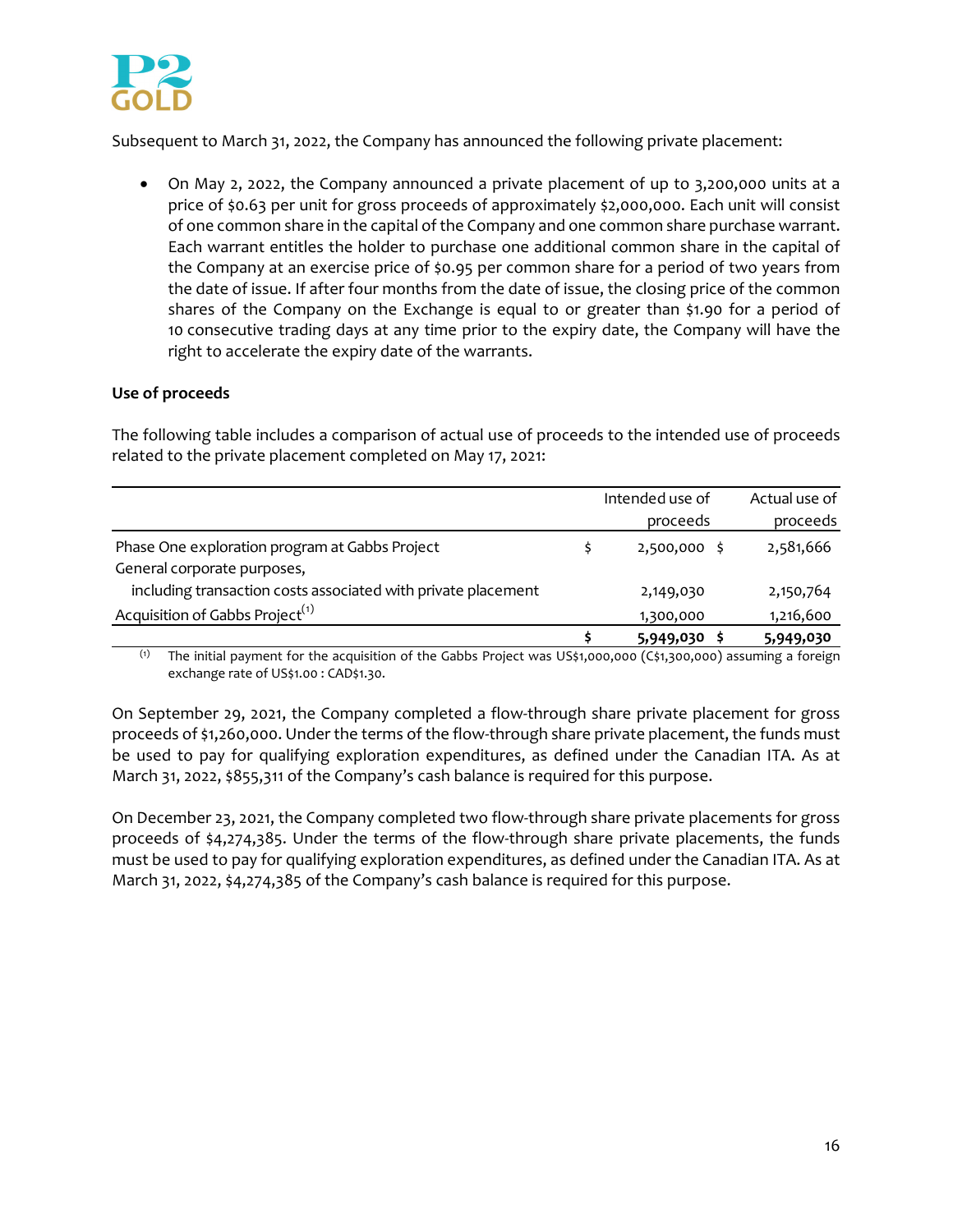

#### 1 year 2 -3 years More than 3 years Total Acquisition liabilities ‐ Gabbs Project  $\zeta = \zeta + 4,998,400 \zeta + 6,248,000 \zeta + 4,998,400$ Lease obligations 138,270 ‐ 105,588 243,858  $\begin{matrix} 5 & 5,136,670 & 5 & 6,353,588 & 5 & 5 & 11,490,258 \end{matrix}$

The following table provides our contractual obligations as of March 31, 2022:

On April 28, 2022, the Company and Splitter agreed to amend the terms of the milestone payments under the Amended Agreement for the purchase of the Gabbs Project.

Under the amended terms, the Company will now pay Splitter (a) US\$500,000 on May 31, 2022; (b) if the Company completes an equity financing in the second half of 2022, US\$500,000 on December 31, 2022; and (c) US\$8,000,000 or US\$8,500,000 on May 14, 2023 (depending on whether US\$500,000 is paid on December 31, 2022), provided that if the Company announces the results of a PEA prior to May 14, 2023, all outstanding payments will be due on the earlier of 60 days following the announcement of such results and May 14, 2023, and if the Company sells an interest in the Gabbs Project at any time, including without limitation, a royalty or stream, the proceeds of such sale shall be paid to Splitter up to the amount remaining outstanding.

The other terms in respect of the acquisition of the Gabbs Project remain unchanged.

# **OFF‐BALANCE SHEET ARRANGEMENTS**

The Company does not have any off‐balance sheet arrangements.

# **OUTSTANDING SHARE DATA**

As at May 12, 2022, the Company had the following number of securities outstanding:

|               | Number of   | Exercise        | Weighted average       |
|---------------|-------------|-----------------|------------------------|
|               | securities  | price $(\xi)$   | remaining life (years) |
| Common shares | 70,937,882  |                 |                        |
| Share options | 5,749,166   | $$0.30 - $0.71$ | 1.16                   |
| Warrants      | 31,411,832  | $$0.60 - $0.90$ | 1.00                   |
|               | 108,098,880 |                 |                        |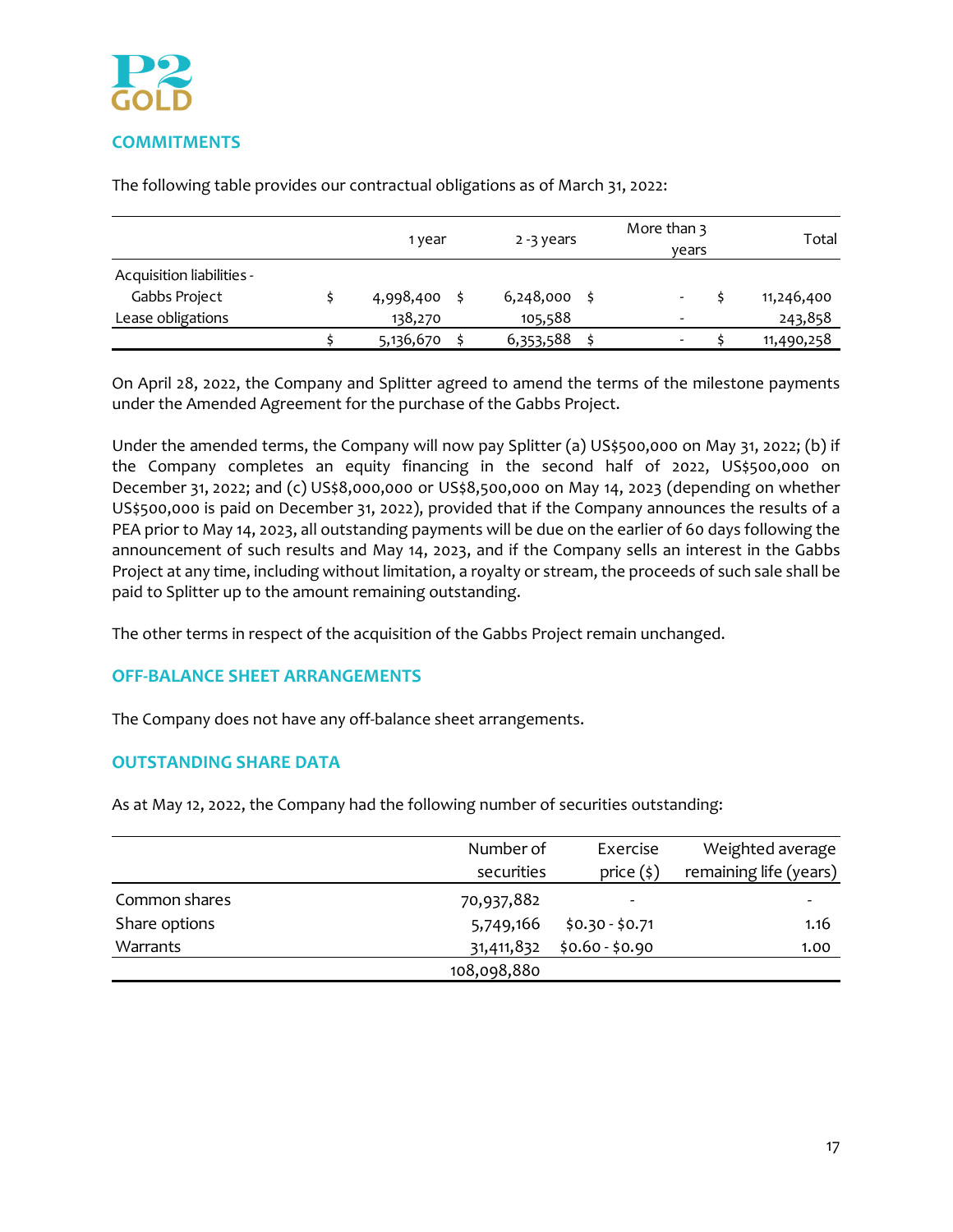# **SUMMARY OF QUARTERLY RESULTS**

The following table contains selected quarterly financial information derived from our unaudited quarterly condensed consolidated interim financial statements, which are reported under IFRS applicable to interim financial reporting.

|                          | Q1 2022       | Q4 2021       | Q3 2021       | 02 2021        | 01 20 21                 | Q4 2020                  | Q3 2020                  | Q <sub>2</sub> 2020      |
|--------------------------|---------------|---------------|---------------|----------------|--------------------------|--------------------------|--------------------------|--------------------------|
| Revenue                  | Ś.<br>٠       |               | ۰             | ۰.             | $\overline{\phantom{a}}$ | $\overline{\phantom{a}}$ | ۰                        | $\overline{\phantom{a}}$ |
| E&E expenditures         | 1,466,636     | 1,179,098     | 2,610,338     | 20,632,000     | 247,737                  | 599,822                  | 3,131,867                | 120,661                  |
| Net loss                 | (2,419,334)   | (2,022,439)   | (3, 249, 860) | (21, 484, 199) | (630, 838)               | (1,014,365)              | (3,428,945)              | (403,897)                |
| Net comprehensive loss   | (2, 259, 749) | (1, 921, 139) | (3,410,802)   | (21, 270, 127) | (630, 838)               | (1,014,365)              | (3,428,945)              | (403,897)                |
| Loss per share -         |               |               |               |                |                          |                          |                          |                          |
| basic and diluted        | (0.03)        | (0.03)        | (0.05)        | (0.49)         | (0.02)                   | (0.04)                   | (0.15)                   | (0.02)                   |
| Cash and                 |               |               |               |                |                          |                          |                          |                          |
| cash equivalents         | 5,629,253     | 7,796,236     | 3,204,372     | 5,748,316      | 1,198,821                | 1,634,964                | 1,223,656                | 605,285                  |
| Total assets             | 6,411,323     | 8,452,113     | 4,707,321     | 6,338,661      | 1,712,726                | 1,860,366                | 1,355,868                | 643,271                  |
| <b>Total liabilities</b> | 12,715,033    | 12,899,281    | 11,615,981    | 11, 142, 654   | 469,889                  | 118,007                  | 213,382                  | 55,672                   |
| Cash dividends           | -             |               |               |                |                          |                          | $\overline{\phantom{a}}$ | $\overline{\phantom{a}}$ |

The increase in net loss and net comprehensive loss in the second quarter of 2021 is due to the acquisition of the Gabbs Project. The increase in net loss and net comprehensive loss in the third quarter of 2021 and 2020 is due to summer exploration programs on the BC properties.

# **ADDITIONAL DISCLOSURE FOR VENTURE ISSUERS WITHOUT SIGNIFICANT REVENUE**

Additional disclosure concerning the Company's E&E expenditures and administrative expenses is provided in the Company's statement of loss and comprehensive loss contained in its annual consolidated financial statements and condensed consolidated interim financial statements, which are all available under the Company's profile on the SEDAR website at www.sedar.com or on our website at www.p2gold.com.

#### **EVENTS AFTER THE REPORTING DATE**

Other than disclosed elsewhere in this MD&A, the Company does not have any material events after the reporting date to disclose.

## **RELATED PARTY TRANSACTIONS**

Key management includes the Company's directors and officers including its President and Chief Executive Officer, CExO, Executive Vice President and Chief Financial Officer. It also includes the Company's former directors and officers.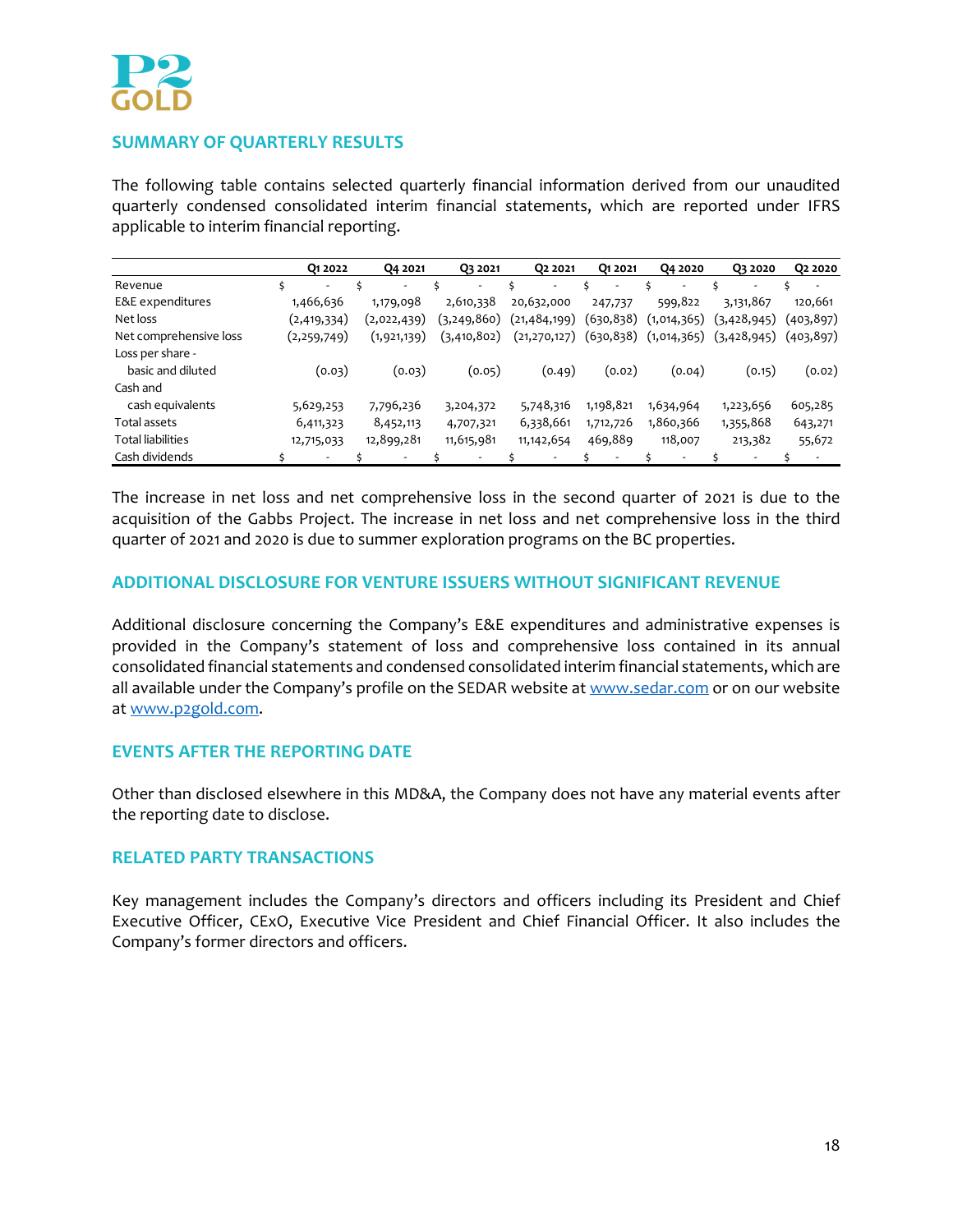

Directors and key management compensation:

|                                | For the three months ended |           |  |
|--------------------------------|----------------------------|-----------|--|
|                                | March 31,                  | March 31, |  |
|                                | 2022                       | 2021      |  |
| Share-based compensation       | 283,285                    | 135,106   |  |
| Salaries and benefits          | 143,060                    |           |  |
| Management and consulting fees | -                          | 50,527    |  |
|                                | 426,345                    | 185,633   |  |

As at March 31, 2022, accounts payable and accrued liabilities include \$10,953 (December 31, 2021 – \$16,850) owed to two officers (December 31, 2021 – four) of the Company for reimbursement of transactions incurred in the normal course of business.

# **NEW ACCOUNTING POLICIES**

Our significant accounting policies are presented in note 3 to the audited consolidated financial statements for the years ended December 31, 2021 and 2020. There were no new accounting policies adopted during the three months ended March 31, 2022.

## **NEW ACCOUNTING STANDARDS AND RECENT PRONOUNCEMENTS**

There are no other IFRS standards or International Financial Reporting Interpretations Committee interpretations that are not yet effective or early adopted that are expected to have any impact on the Company.

# **CRITICAL ACCOUNTING ESTIMATES AND JUDGEMENTS**

The preparation of financial statements requires the use of accounting estimates. It also requires management to exercise judgment in the process of applying its accounting policies. Estimates and policy judgments are regularly evaluated and are based on management's experience and other factors, including expectations about future events that are believed to be reasonable under the circumstances. Actual results may differ from these estimates. Revisions to accounting estimates are recognized in the period in which the estimates are revised and in any future periods affected.

Aside from the ability to continue as a going concern (refer to the "*Liquidity and Capital Resources*" section of this MD&A), there are no sources of material estimation uncertainty which could result in material changes within the next twelve months to the carrying amounts of assets and liabilities.

#### **FINANCIAL INSTRUMENTS**

#### **Classification of financial assets**

The Company has the following financial assets: cash and cash equivalents, receivables and other and restricted cash.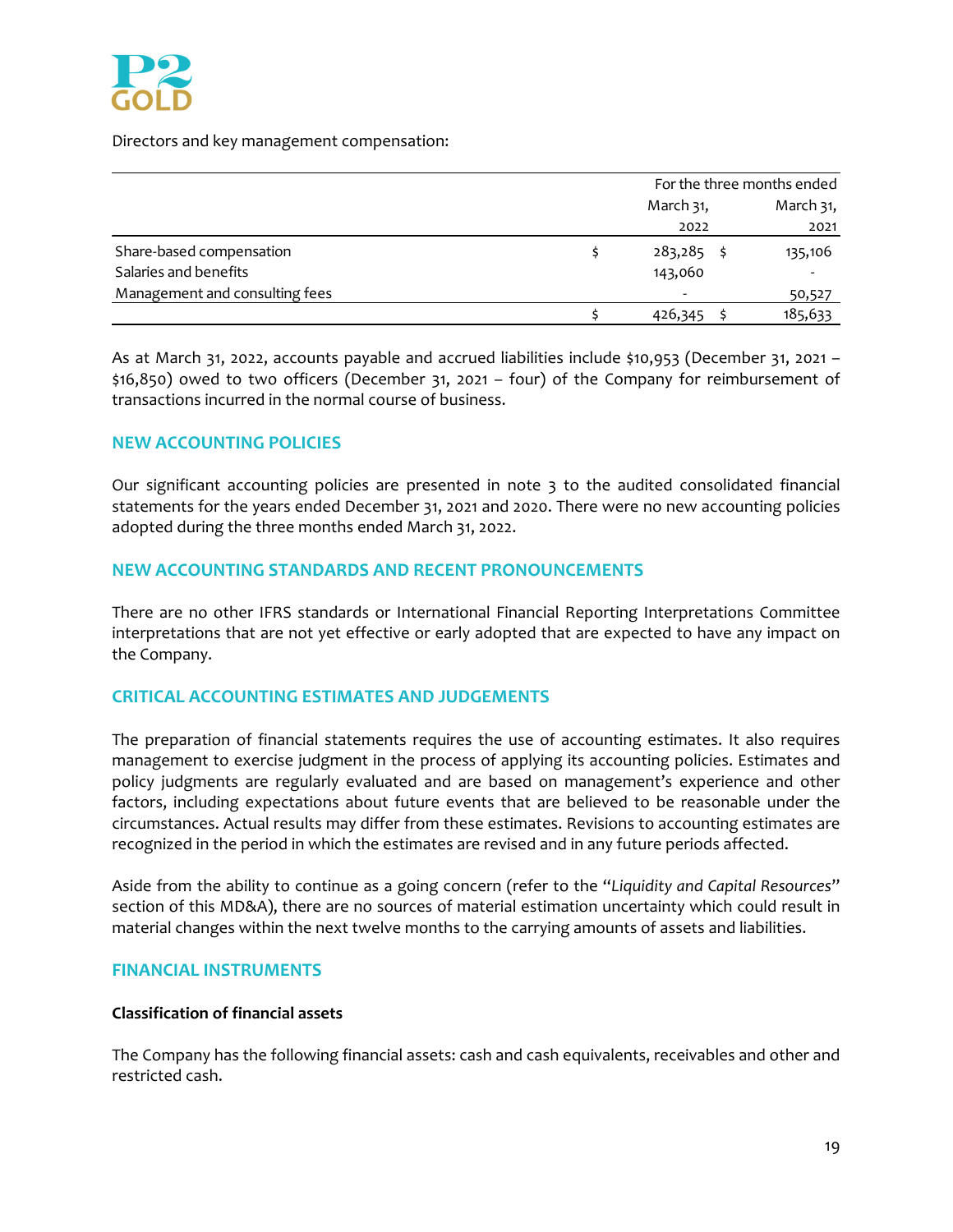

Cash and cash equivalents comprise cash holdings in business and savings accounts held at major financial institutions with an original maturity date of three months or less. Restricted cash is held by the Provincial Government of BC as collateral for reclamation bonds. Cash and restricted cash are classified at amortized cost. Interest income is recognized by applying the effective interest rate method.

## **Classification of financial liabilities**

The Company has the following financial liabilities: accounts payable and accrued liabilities, lease obligations and acquisition liabilities for the Gabbs Project.

Accounts payable and accrued liabilities and the acquisition liabilities related to the Gabbs Project are recognized initially at fair value, net of any directly attributable transaction costs. Subsequent to initial recognition, these financial liabilities are held at amortized cost using the effective interest method.

#### **Financial risk management**

#### *Market risk*

Market risk is the risk that changes in market prices, such as foreign exchange rates and interest rates will affect the Company's cash flows or value of its financial instruments.

*(i) Currency risk*

The Company is subject to currency risk on financial instruments that are denominated in currencies that are not the same as the functional currency of the entity that holds them. Exchange gains and losses would impact the statement of loss.

The Company is exposed to currency risk through cash and cash equivalents and accounts payable and accrued liabilities held in the parent entity which are denominated in USD.

*(ii) Interest rate risk*

The Company is subject to interest rate risk with respect to its investments in cash and cash equivalents. The Company's current policy is to invest cash at floating rates of interest with cash reserves to be maintained in cash and cash equivalents in order to maintain liquidity. Fluctuations in interest rates when cash and cash equivalents mature impact interest and finance income earned.

#### *Credit risk*

Credit risk is the risk of potential loss to the Company if the counterparty to a financial instrument fails to meet its contractual obligations. The Company limits its exposure to credit risk on financial assets through investing its cash and cash equivalents with high-credit quality financial institutions and its restricted cash is deposited with the BC Ministry of Energy, Mines and Low Carbon Innovation. Management believes there is a nominal expected credit loss associated with its financial assets.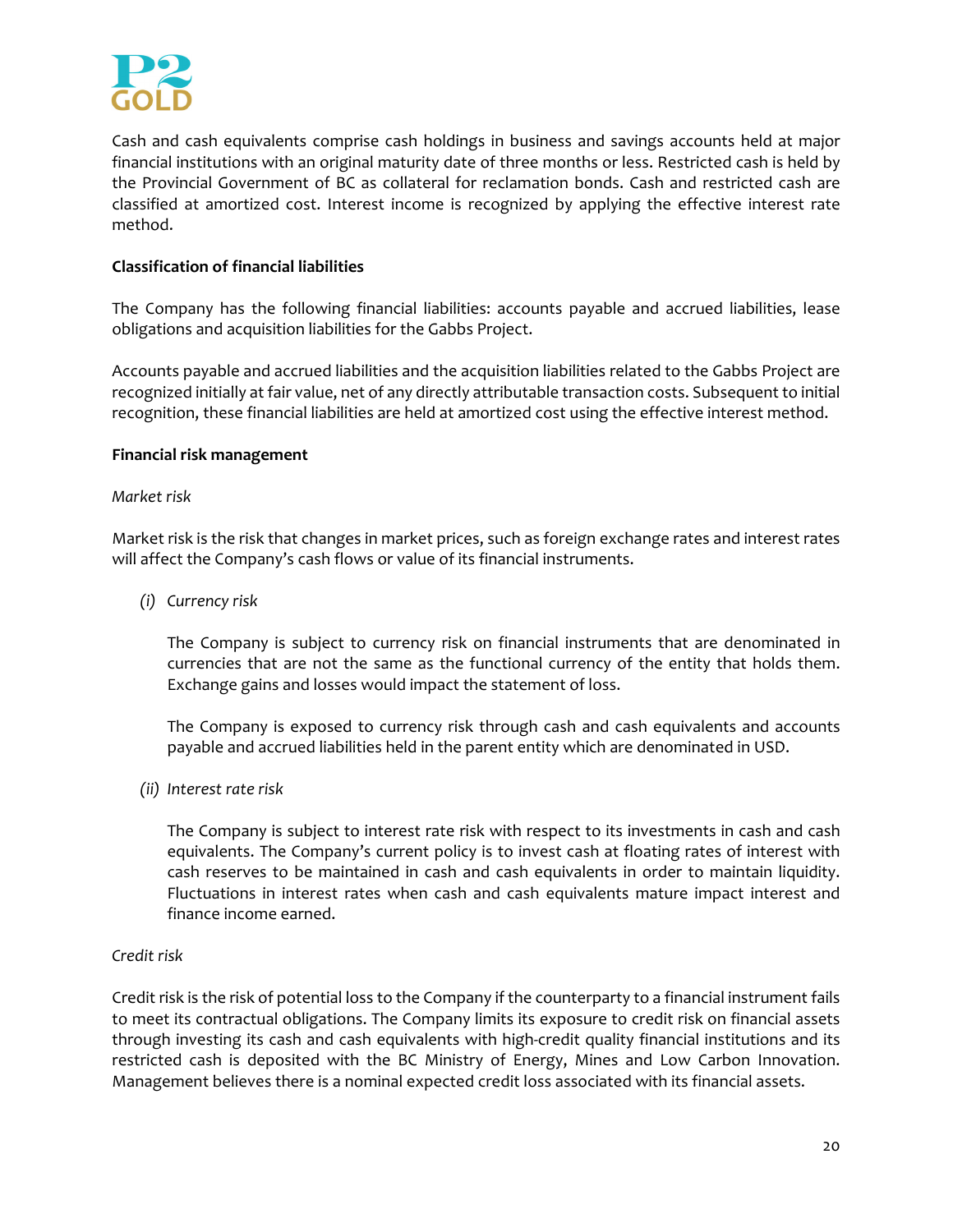

## *Liquidity risk*

Liquidity risk is the risk that the Company will not be able to meet its financial obligations as they fall due. The Company manages liquidity risk by monitoring actual and projected cash flows and matching the maturity profile of financial assets and liabilities. Cash flow forecasting is performed regularly to ensure that there is sufficient liquidity in order to meet short-term business requirements.

Refer to note 1b of the condensed consolidated interim financial statements and the "*Liquidity and Capital Resources*" section of this MD&A for further discussion regarding the Company's ability to continue as a going concern.

The Company has issued surety bonds to support future decommissioning and restoration provisions.

## *Fair value estimation*

The Company's financial assets and liabilities are initially measured and recognized according to a fair value hierarchy that prioritizes the inputs to valuation techniques used to measure fair value. The hierarchy gives the highest priority to unadjusted quoted prices in active markets for identical assets and liabilities and the lowest priority to unobservable inputs.

The three levels of fair value hierarchy are as follows:

| Level 1: Quoted prices in active markets for identical assets or liabilities that the Company |
|-----------------------------------------------------------------------------------------------|
| has the ability to access at the measurement date.                                            |

- Level 2: Inputs other than quoted prices included within Level 1 that are observable for the asset or liability, either directly (i.e. as prices) or indirectly (i.e. derived from prices).
- Level 3: Inputs for the asset or liability that are not based on observable market date.

The carrying values of cash and cash equivalents, receivables and other, restricted cash and accounts payable and accrued liabilities approximate their fair values due to the short-term maturity of these financial instruments.

The acquisition liabilities for the Gabbs Project were initially recognized at fair value and subsequently measured at amortized cost. The carrying value is considered to approximate their fair value.

# **RISKS AND UNCERTAINTIES**

Mineral resource acquisition, exploration and development involves a number of risks and uncertainties, many of which are beyond our control. These risks and uncertainties include, without limitation, the risks discussed elsewhere in this MD&A and those identified in our AIF dated March 31, 2022 as filed in Canada on SEDAR at www.sedar.com. You should carefully consider such risks and uncertainties prior to deciding to invest in our securities.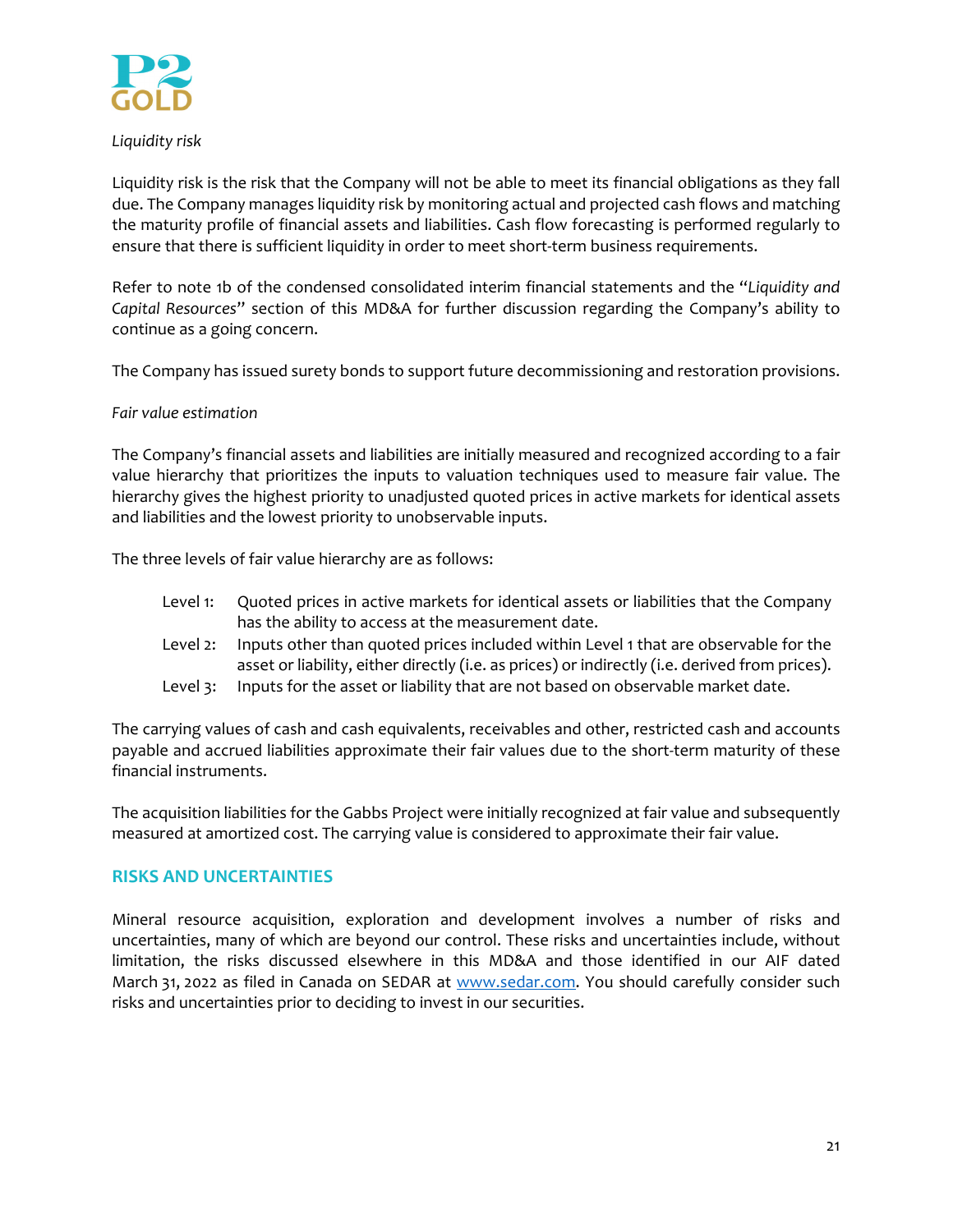

## *Novel coronavirus ("COVID‐19") pandemic*

Management continues to actively monitor the potential effects of COVID‐19. Any future impacts of COVID‐19 remain uncertain, however, to date, the impact of COVID‐19 on the Company has been minimal.

# **STATEMENT REGARDING FORWARD‐LOOKING INFORMATION**

This MD&A contains "forward‐looking information" (within the meaning of applicable Canadian securities law, and also referred to herein as "forward‐looking statements') concerning the Company's plans at its mineral properties and other matters. These statements relate to analyses and other information that are based on forecasts of future results, estimates of amounts not yet determinable and assumptions of management. Actual results could differ materially from the conclusions, forecasts and projections contained in such forward‐looking information.

Any statements that express or involve discussions with respect to predictions, expectations, beliefs, plans, projections, objectives, assumptions or future events or performance (often, but not always, using words or phrases such as "expects", "is expected", "anticipates", "plans", "projects", "estimates", "assumes", "intends", "strategy", "goals", "objectives", "potential" or variations thereof or stating that certain actions, events or results "may", "could", "would", "might" or "will" be taken, occur or be achieved, or the negative of any of these terms and similar expressions) are not statements of historical fact and may be forward‐looking statements. Forward‐looking statements are subject to a variety of known and unknown risks, uncertainties and other factors that could cause actual events or results to materially differ from those reflected in the forward‐looking statements, and are developed based on assumptions about such risks, uncertainties and other factors set out herein including, without limitation:

- uncertainties regarding title relating to ownership and validity of mining claims;
- governmental regulations, including environmental regulations;
- the effects of the ongoing COVID-19 pandemic;
- the effects of commodity price fluctuations as a result of the Russian-Ukraine conflict;
- the exploration, development and operation of a mine or mine property, including the potential for undisclosed liabilities on our mineral projects;
- the fact that we are a relatively new company with no mineral properties in development or production and no history of revenue generation;
- risks associated with the Company's historical negative cash flow from operations;
- our ability to obtain adequate financing for our planned exploration and development activities and to complete further exploration programs;
- the Company's need to attract and retain qualified personnel;
- uncertainties related to the competitiveness of the mining industry;
- risks associated with changes to the legal and regulatory environment that effect exploration and development of precious metals mining properties where the Company holds its mineral projects;
- uncertainties related to actual capital costs, operating costs and expenditures, production schedules and economic returns from the Company's mineral projects;
- increased costs and restrictions on operations due to compliance with environmental laws and regulations;